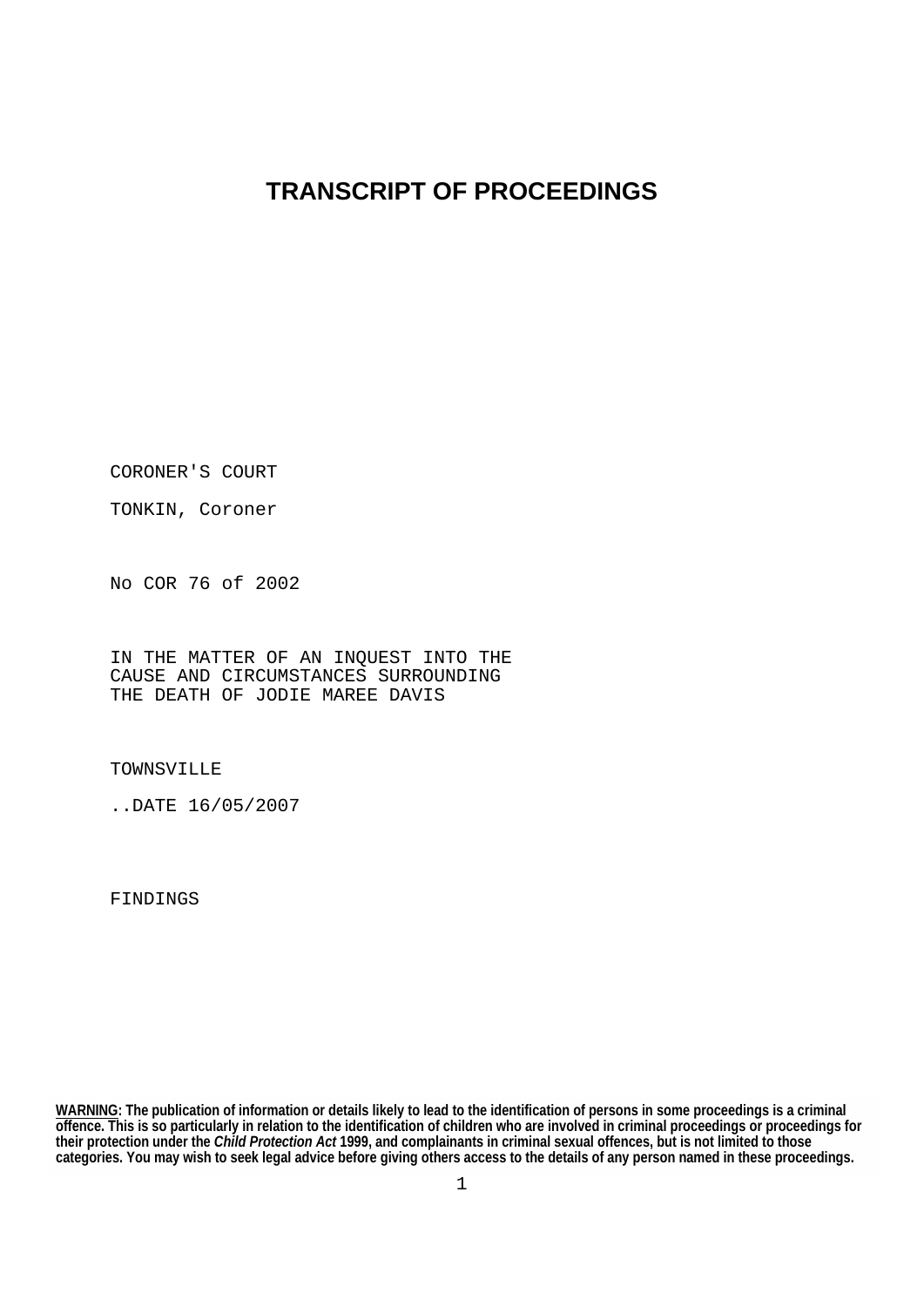CORONER: Jodie Maree Davis was found hanging in her cell in the women's secure unit at the Townsville Correctional Centre at 6.35 p.m. on the 30th of May 2002. Her life was pronounced extinct at 10.45 a.m. on the 1st of June 2002 at the intensive care unit at Townsville Hospital.

Today as Coroner, under the Coroners Act 1958 I deliver findings I am required to make by law. As a rider to those findings, I will make recommendations designed to prevent the recurrence of similar occurrences. I acknowledge that Jodie died almost five years ago. Her family has, no doubt, suffered significantly by virtue of the long time it has taken for findings to be delivered so they can have some closure. I acknowledge their grief.

There have been numerous investigations into Jodie's death. This coronial inquiry is the culmination of those investigations. I have had the benefit of evidence obtained in the course of those investigations and I will go through those investigations in turn.

On the 30th of May 2007 correctional officers on duty were each required to write a short report to the General Manager before going off-duty. Memoranda from, most relevantly, correctional officers Hopkins and Negus were Exhibits 33 and 34 respectively.

A post-mortem examination was conducted by Professor David Williams on 3 June 2002. The post-mortem examination

> 2 FINDINGS **60**

**30**

**20**

**40**

**50**

**10**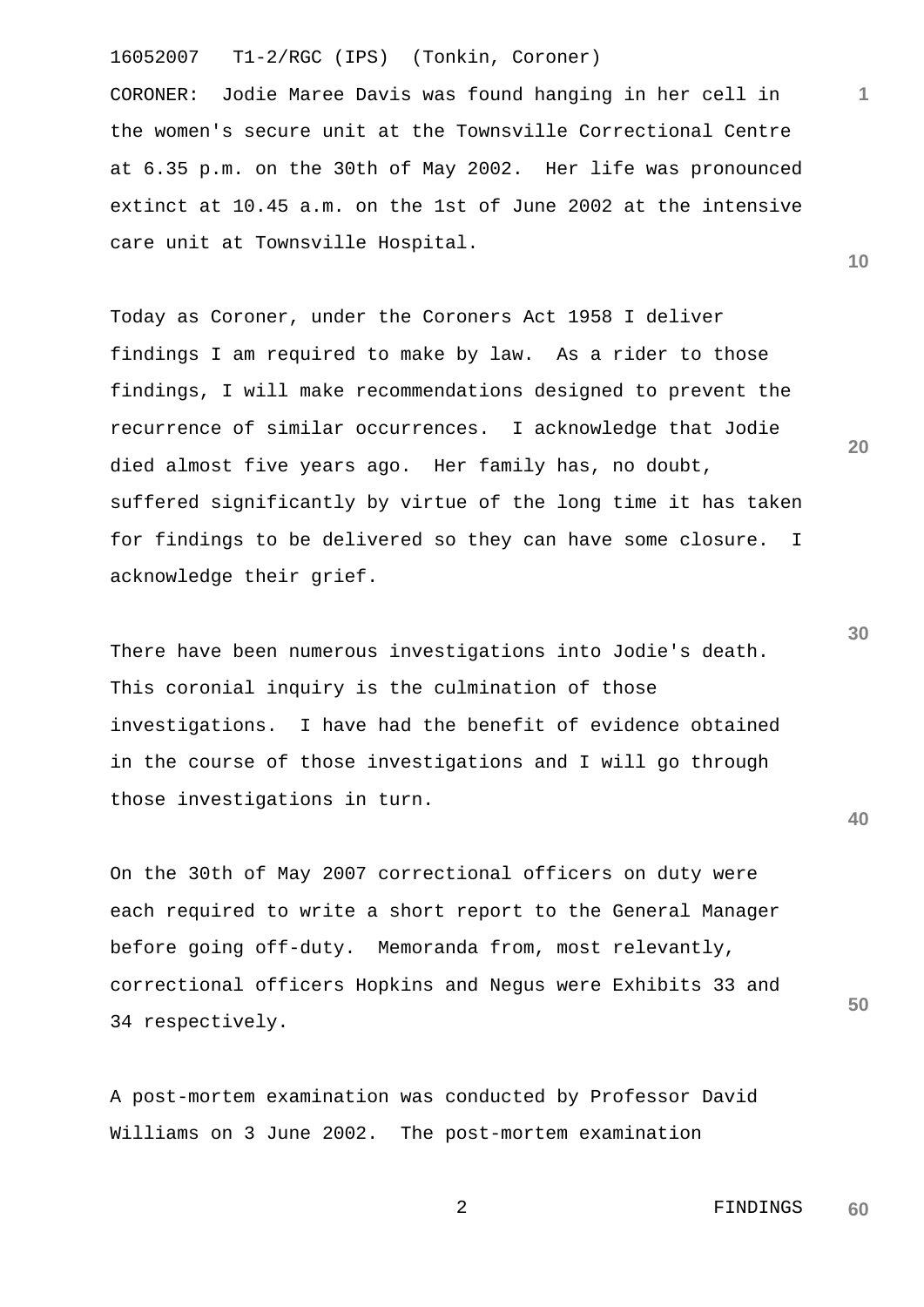conclusion was the cause of death was hypoxic brain damage due to hanging. No suspicious circumstances were found and the toxicology revealed there were no drugs involved in Jodie's death.

On the 1st of June 2002 Detective Sergeant Phil Nataro of the Corrective Services Investigation Unit commenced the investigation by the Corrective Services investigation Unit which then formed the police report to the Coroner, as a result of which an inquest was held. That inquest was opened on 21 April 2004. Detective Sergeant Nataro took detailed statements from witnesses who included prisoners in the womens secure unit, correctional officers who were associated with Jodie, nursing staff from the prison, two psychologists and other associated mental health and welfare professionals, hospital medical staff, ambulance officers, and police officers who took control of the cell from prison staff and secured exhibits and photographed the scene. A statement was also taken by Detective Sergeant Nataro from the forensic pathologist, Professor Williams who conducted the post-mortem examination.

The detective sergeant also gathered relevant documentary exhibits including photographs of the unit, photographs of the body of Jodie and lists of property, call activity reports, a running log, a handwritten statement of a fellow prisoner, a report under section 219 of the Corrective Services Act, Jodie's criminal history, plans of the prison, details of inmates at the time, Queensland Ambulance service record, and

**20**

**1**

**10**

**30**

**40**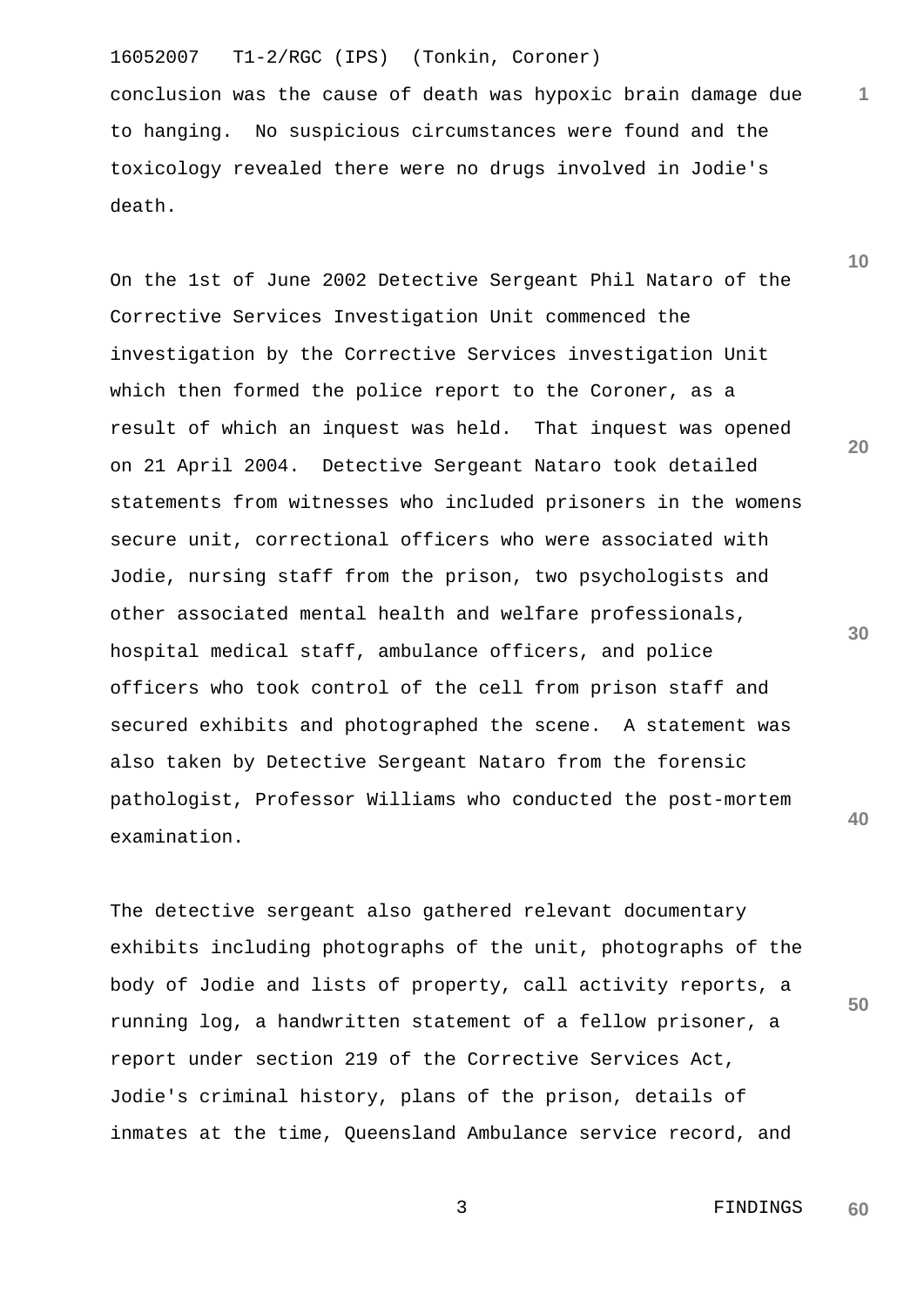the life extinct certificate. No evidence of foul play was found by Detective Sergeant Nataro at the conclusion of that investigation.

On the 14th of June 2002 an operational debrief was held at the Townsville Correctional Centre at which all staff in the incident attended. All staff were invited to orally contribute. The purpose of the debrief was to reflect on what had been done well, what had not been done well, and what could be done better in the future. It was minuted that the response from staff was appropriate and some minor recommendations were made.

**40** On 18 June 2002 John Garland and David James Haynes were appointed inspectors under section 219 of the Corrective Services Act by the Ethical Standards Unit to investigate and report on the death of Jodie Maree Davis. They had available to them files and documents held by Detective Sergeant Nataro from the Corrective Services Investigation Unit and they interviewed about 12 staff, including the General Manager, two psychologists, two counsellors and three correctional officers.

They produced a short report, which was Exhibit 16, addressing most of the matters set out in the Instrument of Appointment and Terms of Reference but, curiously, they did not address the matter which was F in the terms of reference; what action has been taken by the centre to identify and respond to issues identified in internal reviews/debriefs of this incident?

> 4 FINDINGS **60**

**30**

**50**

**10**

**20**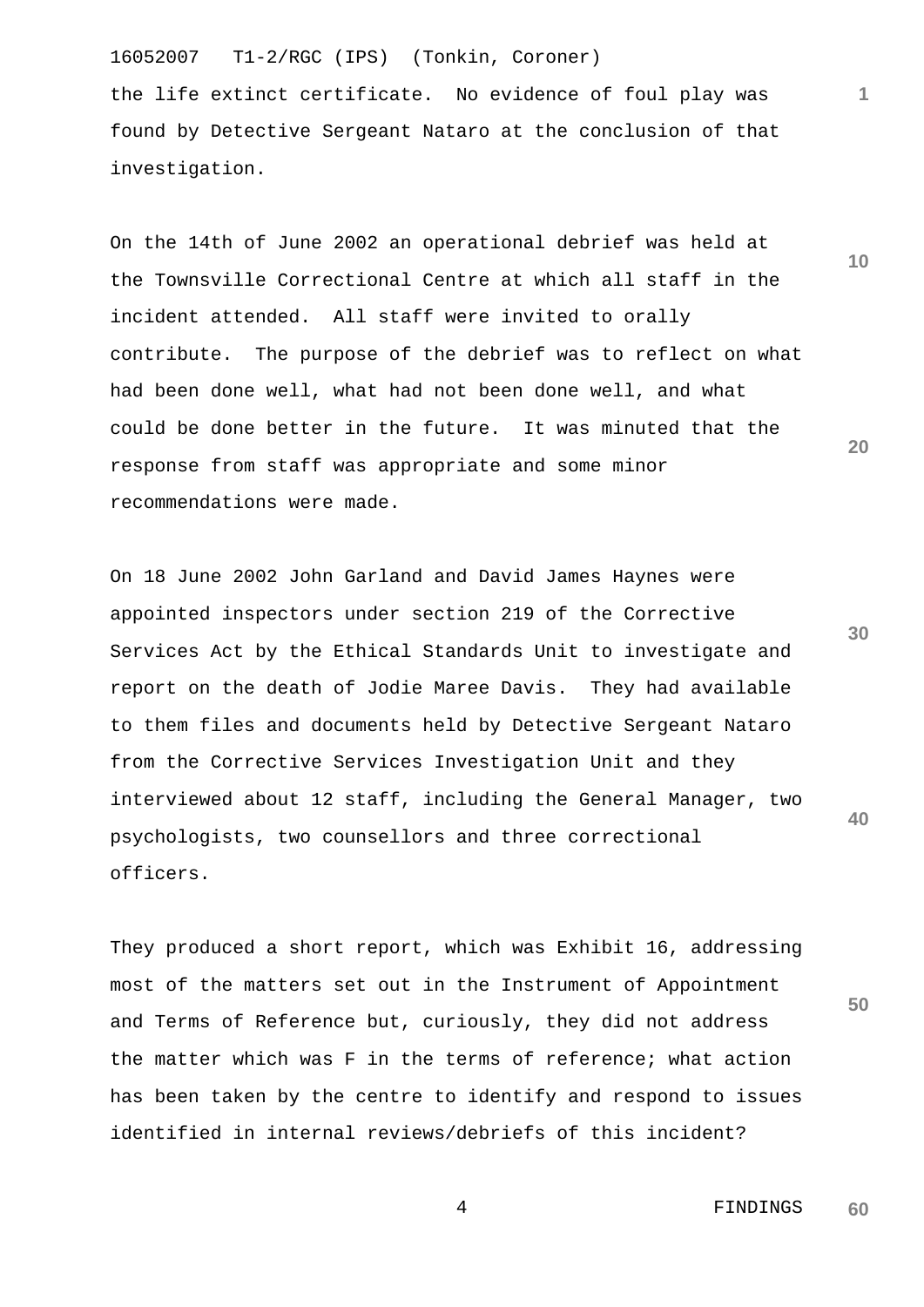There were no documents attached to the report, despite the fact the report indicated there were, so it was not entirely clear how comprehensive the information was that they considered.

The sixth investigation was on the 13th of December 2002 when Chris Watters, the director of the Ethical Standards Unit reported to the General Manager, Martin Grandalous, his conclusions from inquiries he had made about allegations by correctional officer Melissa Hopkins that the oxygen bottle from the oxi-viva resuscitation unit used by the nursing staff in the resuscitation of Jodie was empty and that the nurses were therefore unable to deliver oxygen to her during the resuscitation. Now, this was not corroborated by other staff contacted and was denied by nursing staff and, accordingly dismissed.

It is appropriate to explain in detail why this inquest has taken so long. It was opened, as I have already noted, on 21st of April 2004. The statements and documents prepared by Detective Sergeant Nataro were tendered at that time and were admitted into evidence. An invitation was offered at that time for persons interested to request that witnesses be present to answer questions. That opportunity was not taken up by any person interested and so I heard a submission on behalf of the then Department of Corrective Services on the 27th of July 2004 and the matter was adjourned to the 18th of August 2004 to consider and then deliver my findings.

**10**

**1**

**20**

**30**

**40**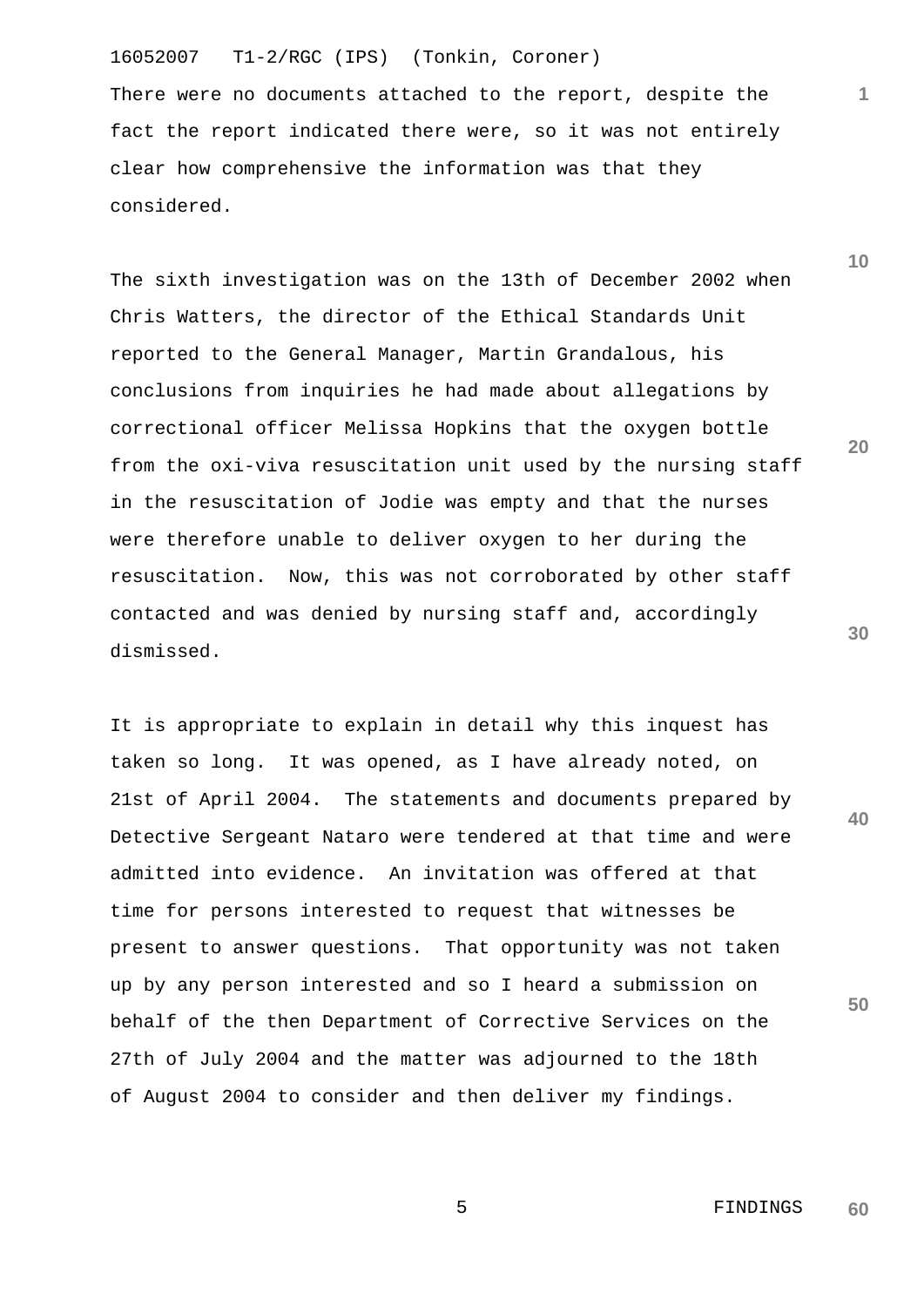During that short period, Melissa Hopkins, a correctional officer on duty when Jodie died, advised the Coroner she had further evidence which was not contained in her statement to Nataro that she wished to tell the Coroner at the inquest. Due to the fact that the death was being investigated by police from Corrective Services Investigation Unit base in Brisbane, it was some time before statements from Hopkins and a number of other witnesses could be obtained. Mr Middleton, of counsel, was then engaged to assist the Coroner and he identified considerable additional evidence that should be before the inquest. These matters all take time and it was necessary during the inquest to adjourn from time to time to allow for additional evidence to be obtained and to wait for transcripts of evidence.

I note that the nurses Openshaw and O'Reilly were represented by Mr Gavin Rebetzke, solicitor; and the Department of Corrective Services, as it then was, was represented by Mr Fellows of counsel. I acknowledge the assistance given to this inquest, particularly by Detective Sergeant Nataro, who gave the Coroner considerable assistance at short notice.

I have heard oral evidence from many witnesses from the 24th to 28th of July 2006 and on 15 November 2006. Some witnesses gave several statements. An inquest is a fact finding exercise and is not a method of apportioning guilt. The procedure and rules of evidence suitable for a criminal trial are not suitable for an inquest. In an inquest there are no parties, there is no charge, there is no prosecution, there is **10**

**1**

**20**

**30**

**40**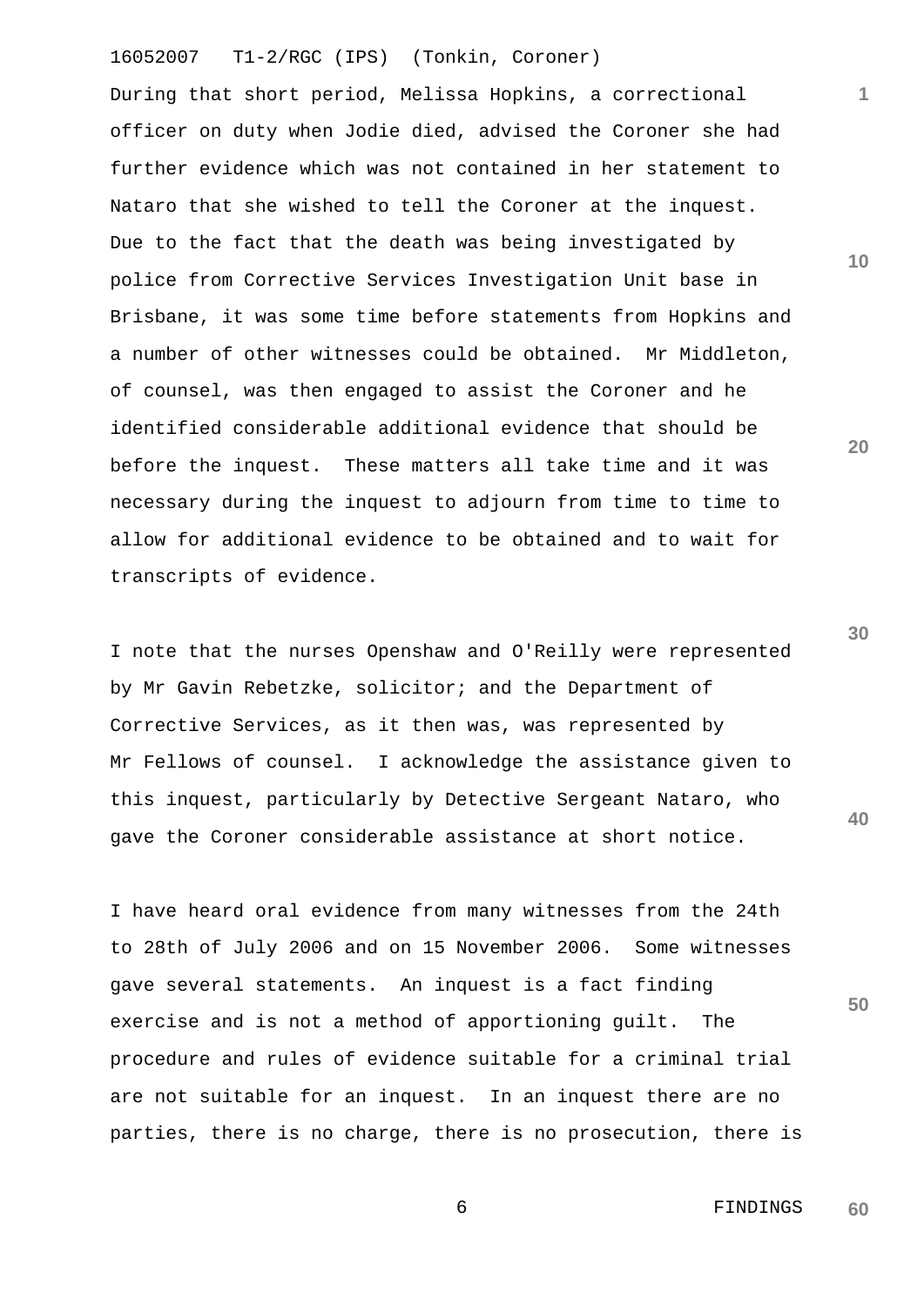**10** no defence and there is no trial. An inquest is simply an attempt to establish facts. It is an inquisitorial process. The process of investigation. No-one has a right to be heard. Nevertheless, the rules of natural justice and procedural fairness are applicable and an application of those rules will depend on the particular circumstances of the case in question.

In making my findings I am not permitted under the Act to express any opinion on any matter which is outside the scope of this inquest except in the form of a rider or recommendation. The findings I make are not to be framed in any way which may determine or influence any question or issue of liability in any other place or which might suggest that any person should be found guilty or otherwise in any other proceedings.

**40 50** Objection was taken by Mr Rebetzke on behalf of the two nurses who attempted to resuscitate Jodie at the Townsville Correctional Centre to the admission of opinion evidence by correctional officers Negus and Hopkins. They were critical of procedures adopted by the nurses and of the competence of the nurses and, in particular, I refer to the statement of Melissa Jane Hopkins of 3 September 2004 and the statement of Linda Negus of 25 June 2005. They alleged, amongst other things, that the oxygen tank accompanying the oxi-viva resuscitation unit was empty, that the nurses failed to hyperextend Jodie's neck prior to the administration of oxygen, that they were not getting any air into the lungs,

**1**

**20**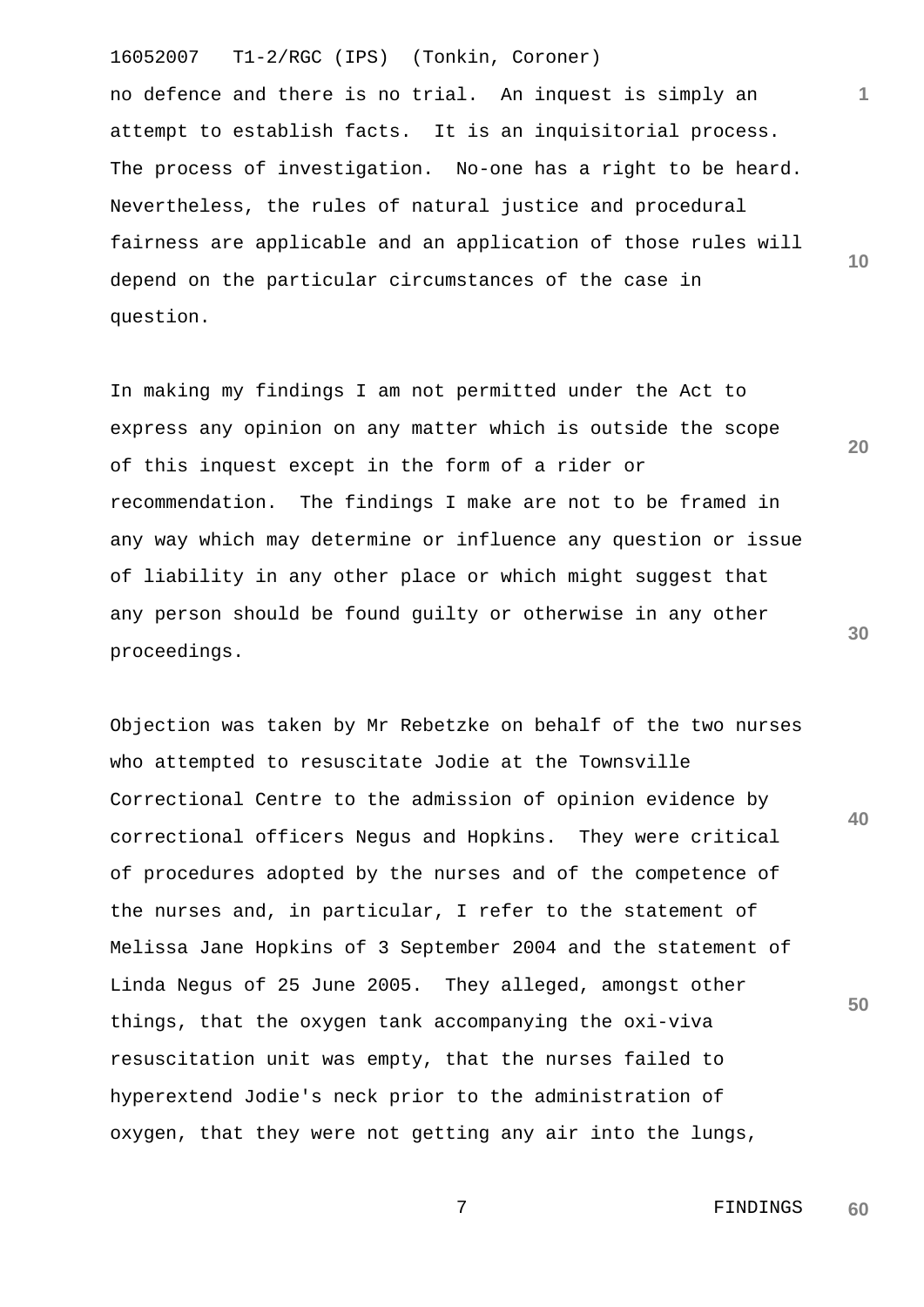that the oxi-viva mask was used upside down, and that the nurses were unsure of procedures and unfamiliar with the equipment and incompetent.

Hopkins further alleged she thought the defibrillator wasn't working and that the nurses were negligent and may have hampered any chance of recovery of Davis. Negus' view was that Jodie should never have been in prison due to her condition, that was expressed in that later statement she made.

**30 40 50** I have considered the submissions in relation to this evidence and I propose to admit the evidence on the basis that it explains the background to the extension of the inquest after August 2004. I have heard extensive evidence from other witnesses in relation to these specific issues. Both the nurses have had the opportunity to answer the allegations. An ambulance officer, Harris, corroborated the allegation that the mask was on upside down. Negus and Hopkins were cross-examined in relation to their allegations and recollections in great detail. It did emerge their recollections were, in some respects, incorrect and that in light of expert evidence, received particularly from Dr Peter Lavicombe, intensive care specialist, that their opinions were also incorrect. Indeed, neither was qualified to express expert opinion about the correctness or otherwise of the procedure used by the nurses.

I accept and consider, however, that the allegations were made

8 FINDINGS **60**

**20**

**1**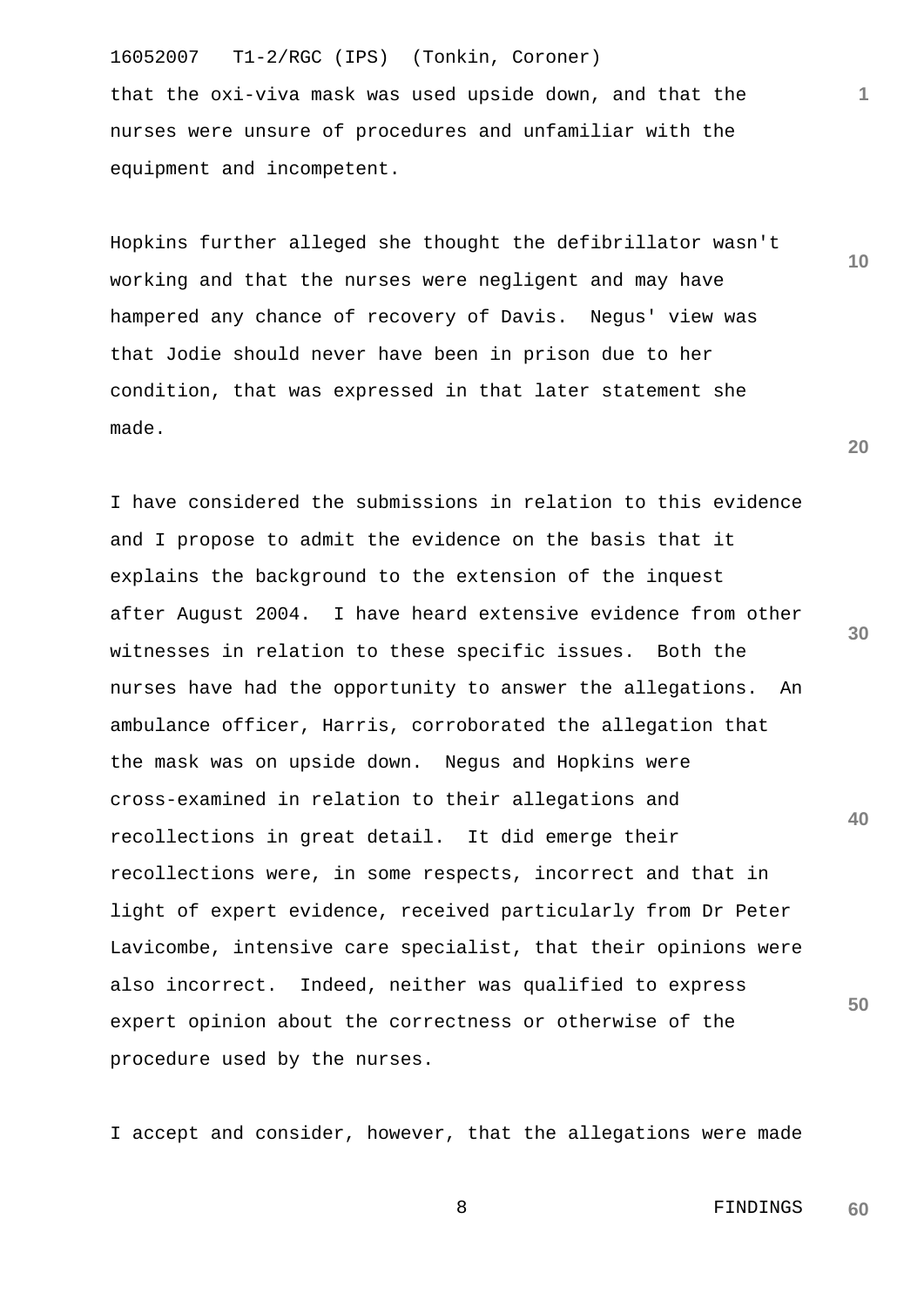by Hopkins in good faith and out of concern for the welfare of the deceased. However, she was an ex-police officer and did not mention these serious allegations to Detective Sergeant Nataro on 2 June 2002 when he took her statement. Nor did she raise them in the memo she wrote for the General Manager on the 30th of May 2002.

In various forms and not comprehensively, the allegations became common knowledge and neither were the allegations that became common knowledge accurately represented. That was within the prison community they became common knowledge, including amongst management. I accept that subsequently Hopkins was dissuaded from raising them. Her failure, however, to document these issues, at least on 2 June 2002 to Detective Sergeant Nataro, is the primary reason this inquest was not able to proceed more efficiently or speedily earlier. It is disappointing she allowed her personal response to cause this result. Perhaps it is indicative, however, of the trauma experienced by people directly associated with a suicide, which was acknowledged by many of the people who gave evidence during the inquest.

The purpose of an inquest is to establish, firstly, the fact a person has died; secondly, the identity of the deceased person; thirdly, where, when and how the death occurred and; fourthly, whether any person should be charged with any of those offences referred to in section 24 of the Act which includes murder, manslaughter, dangerous driving causing death and assisting suicide.

> 9 FINDINGS **60**

**1**

**10**

**20**

**30**

**40**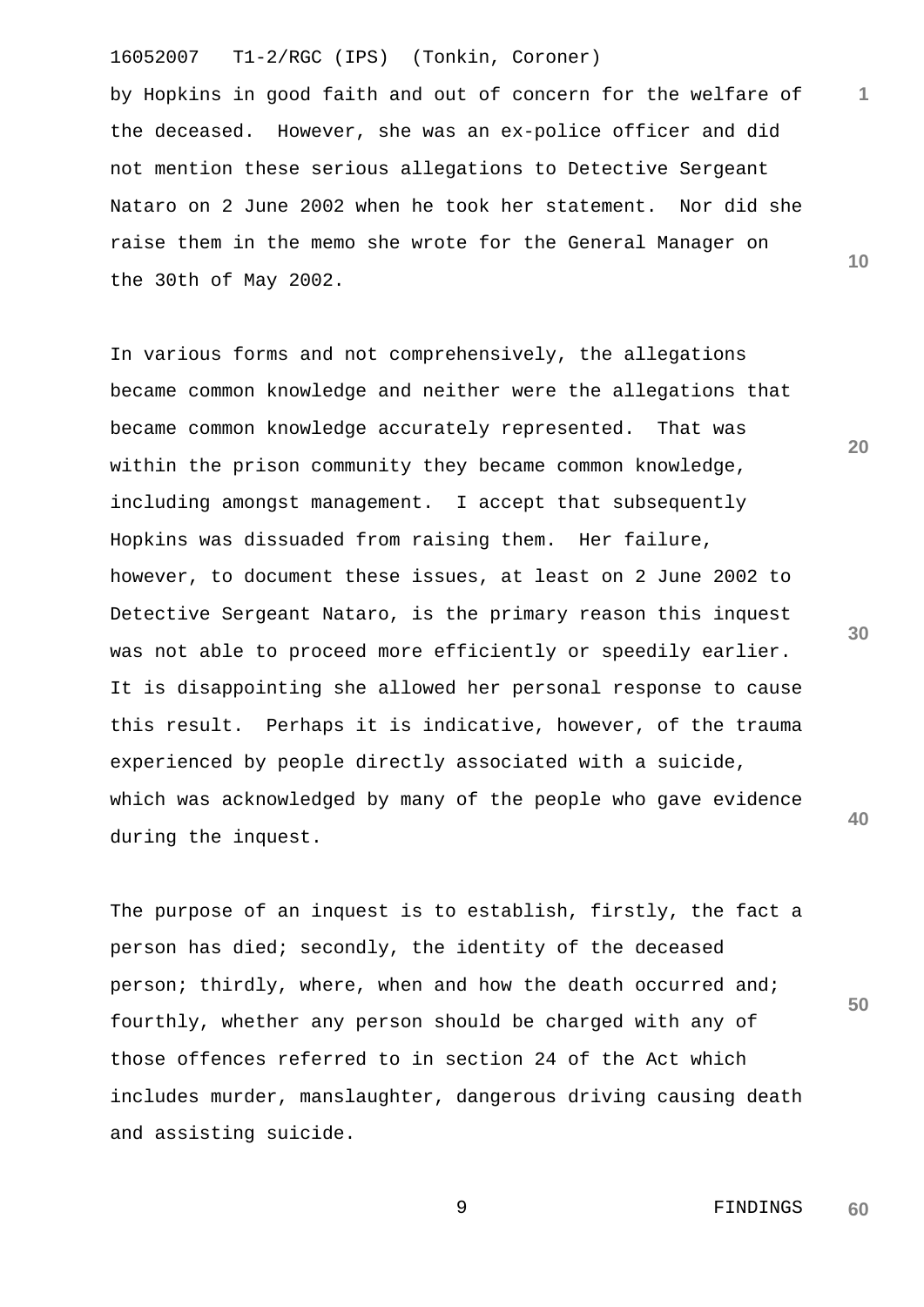I will now detail the events leading to Jodie's death which emerge from the evidence I have heard and received. Jodie was born on 5 April 1977 and was aged 24 when she died. We know very little about or relatively little about her life. Her family declined to be interview for the purpose of the inquest.

The Townsville Hospital file, which is Exhibit 41, contains some historical information and I have extracted some relevant entries. In December 1992 she attempted to hang herself. She reported having been kicked out of home in December 1992 in Sydney. At age 15 on 7 February 1993 she attended outpatients at the Townsville Hospital having cut her wrists. She was living in a womens shelter and attending Pimlico High School. Her long term suicide risk was assessed as high. She was uncooperative.

On 8 February 1993, the next day, she attended casualty again having ingested 40 Panadol. She was again uncooperative with the staff and she was expressing the wish to be dead. It was noted she made poor eye contact and minimal verbal response. On 9 February 1993 the psychiatrist diagnosed her as suffering from oppositional defiant disorder and evolving borderline personality disorder.

On 4 February 1994 she was involved in a fight and attended the hospital seeking a check up. In 1999 she was diagnosed as suffering from gall stones.

**20**

**10**

**1**

**30**

**50**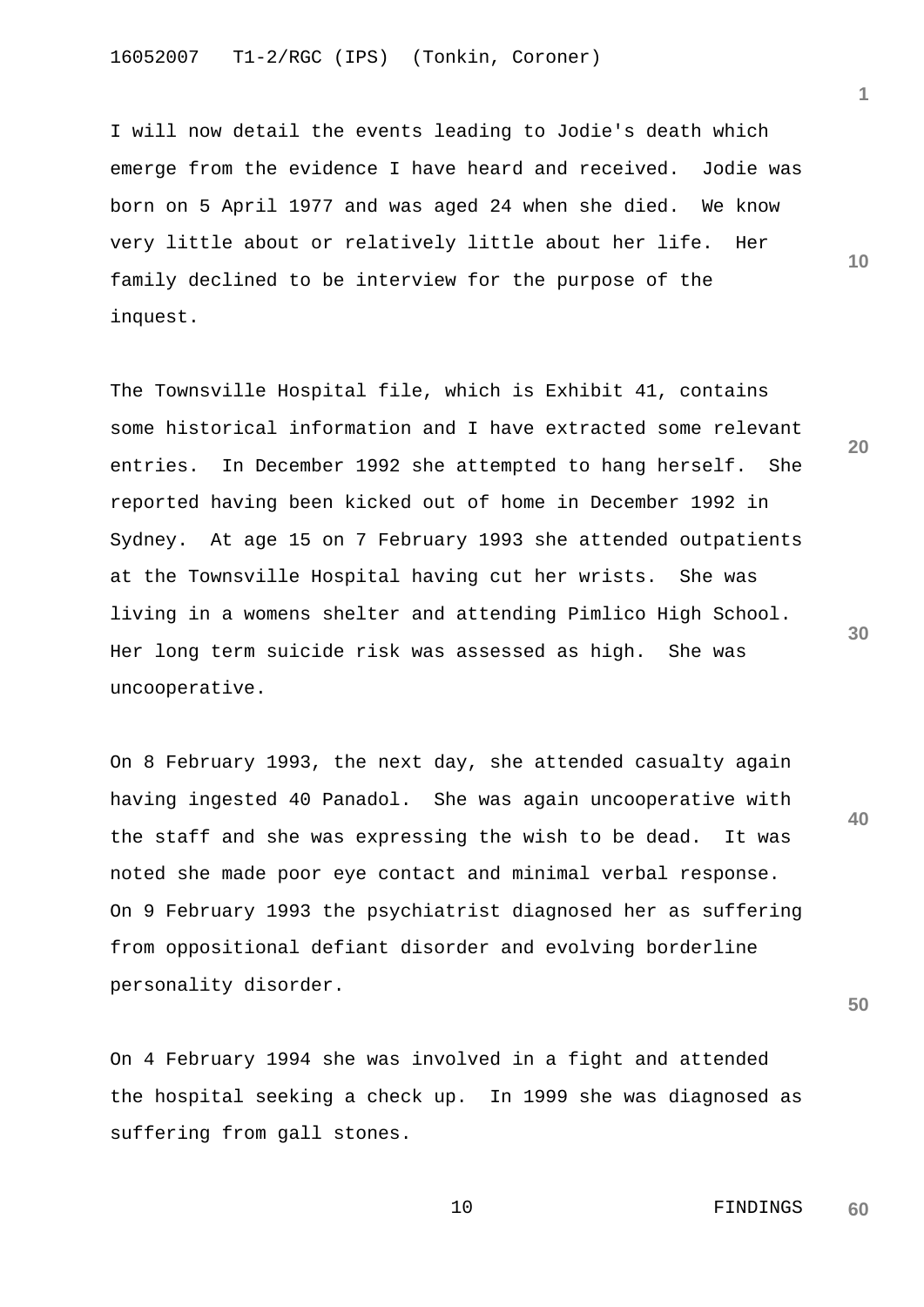On 5 January 1995 she gave birth to a son named Freedom in the Townsville Hospital. She declined all assistance and information from staff and was noted as refusing to speak and avoiding eye contact. She was living in youth supported accommodation. She was described as unhappy but loving towards the baby. She was angry and bored and anxious to leave the hospital.

Her recorded interaction with the criminal justice system started in 1993 in the Cairns Childrens Court with street offences and clashes with police involving damage to property and alcohol. On 21 February 2002 she was convicted by a jury in the District Court at Townsville of the offence of grievous bodily harm. She was sentenced to three years' imprisonment and no recommendation was made for early parole. She had knifed the father of her child in the back. It appears that Jodie was affected by alcohol at the time. Her account of the circumstances of the attack was not believed.

On admission to the watch-house that day she attempted to hang herself and was admitted to Townsville Hospital. She denied any suicidal intent but then admitted she wanted to kill herself because she was sentenced to three years' imprisonment. Again, she made minimal eye contact and was avoidant of questions and demonstrated a hostile manner. She was very upset about her separation from her son who would be living with her sister. She felt unfairly accused and felt the complainant greatly exaggerated the impact of the attack.

**10**

**1**

**20**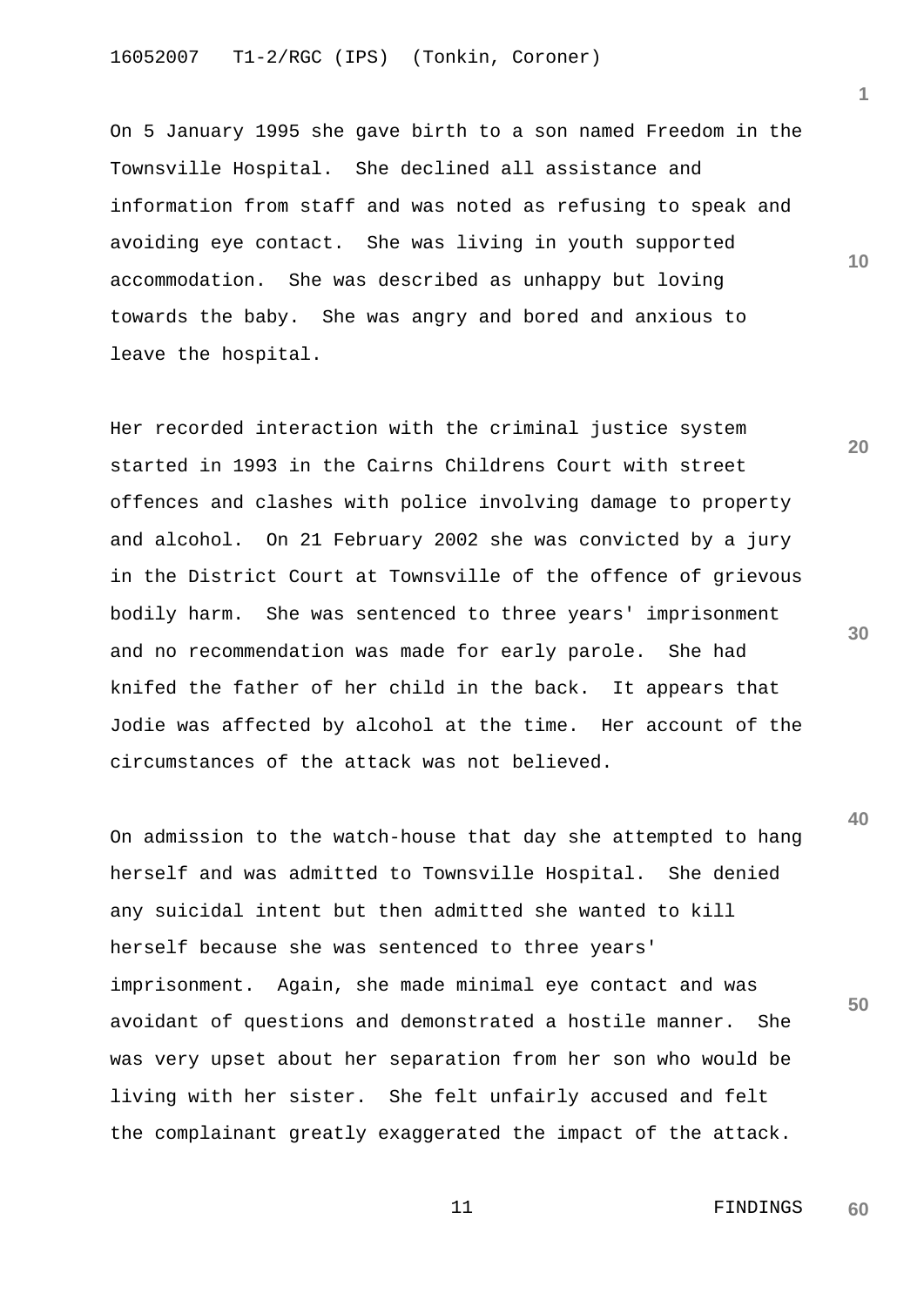16052007 T1-2/RGC (IPS) (Tonkin, Coroner) **1** By way of follow up at Stuart Prison, the hospital recommended four sessions of counselling.

**10 20** The records show she was perceived as an ongoing potential risk in the short term which should settle once routine or familiarity with prison lessens her anxiety. She was admitted straight to the crisis support unit at the Townsville Correctional Centre where she stayed for her first 24 days in custody. This was followed by no less than four episodes of either self-mutilation or attempted suicide involving attempted strangling, cutting her wrists and this was accelerating in frequency in May 2002. She was also involved with some conflicts with other inmates.

**30**

**40**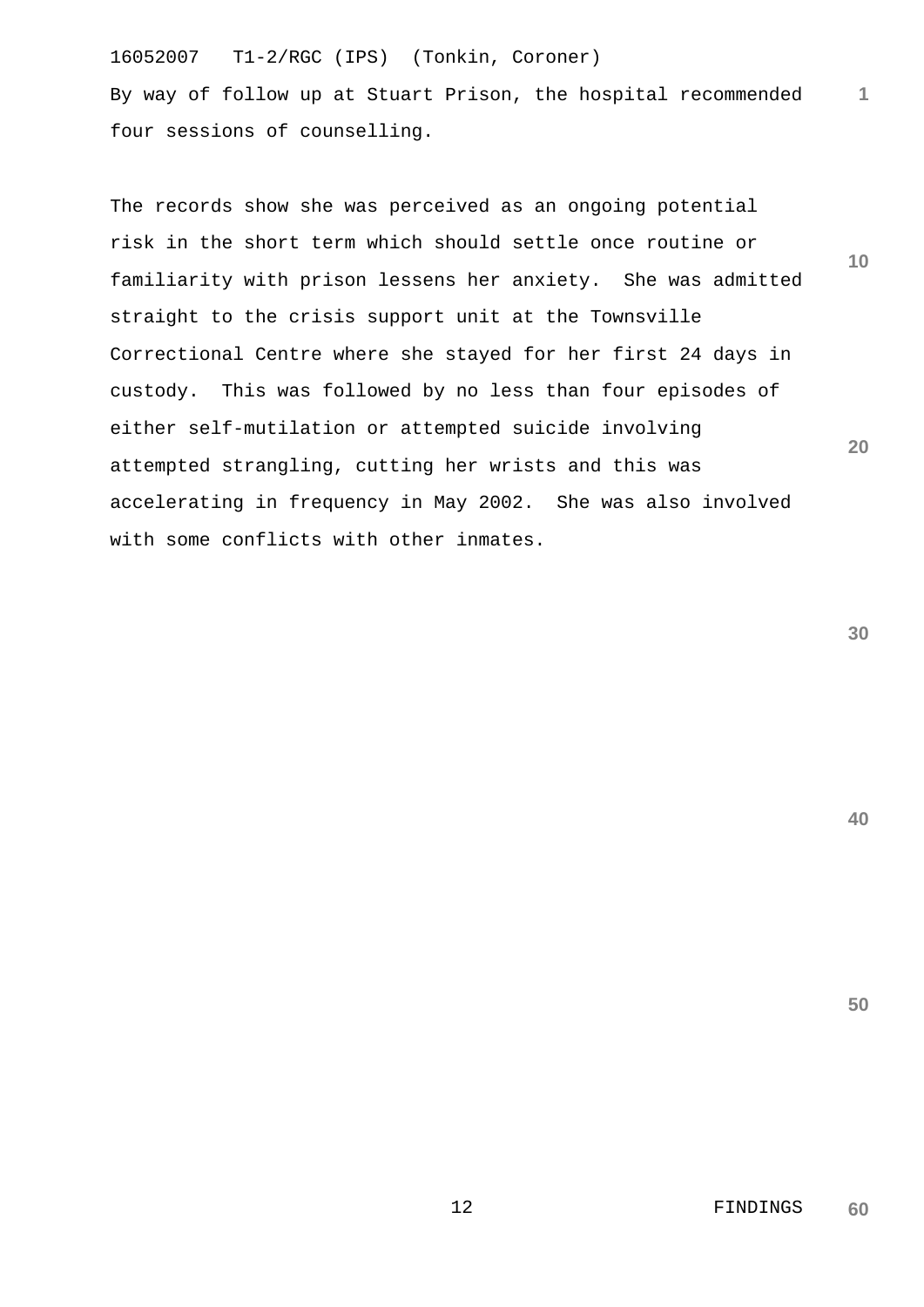She had had regular weekly contact visits with her mother and father and sister, or a combination of those family members, and with a friend, Jennifer Hanke, from 2 March 2002 to 25 May 2002. An arrangement was then made for her to have her first contact with her son, Freedom on the afternoon of the 30th of May 2002. She became engaged in a cognitive skills program which I understand was run by the psychologists at the prison, and she did some craft work. She made a pot which was in described, "Love ya RIP" with three crosses and that was completed on 24 May 2007, six days before she died.

She confided in other prisoners and some staff, including some psychology staff, of her feelings at being separated from her son for so long. She was fearful he would have forgotten her by the time of her release and that he didn't need her any more. The impending visit by her son was noted to have brought up feelings of fear, loss, anger and helplessness by the psychologist. It was recognised the visit might place her as risk so she was assessed before the visit on 30 May 2002.

A Notification of Concern in accordance with Corrective Services policy had been completed on that day by correctional officer Sandra Chapman and Jodie was assessed as a result of

**50**

**40**

**10**

**1**

**20**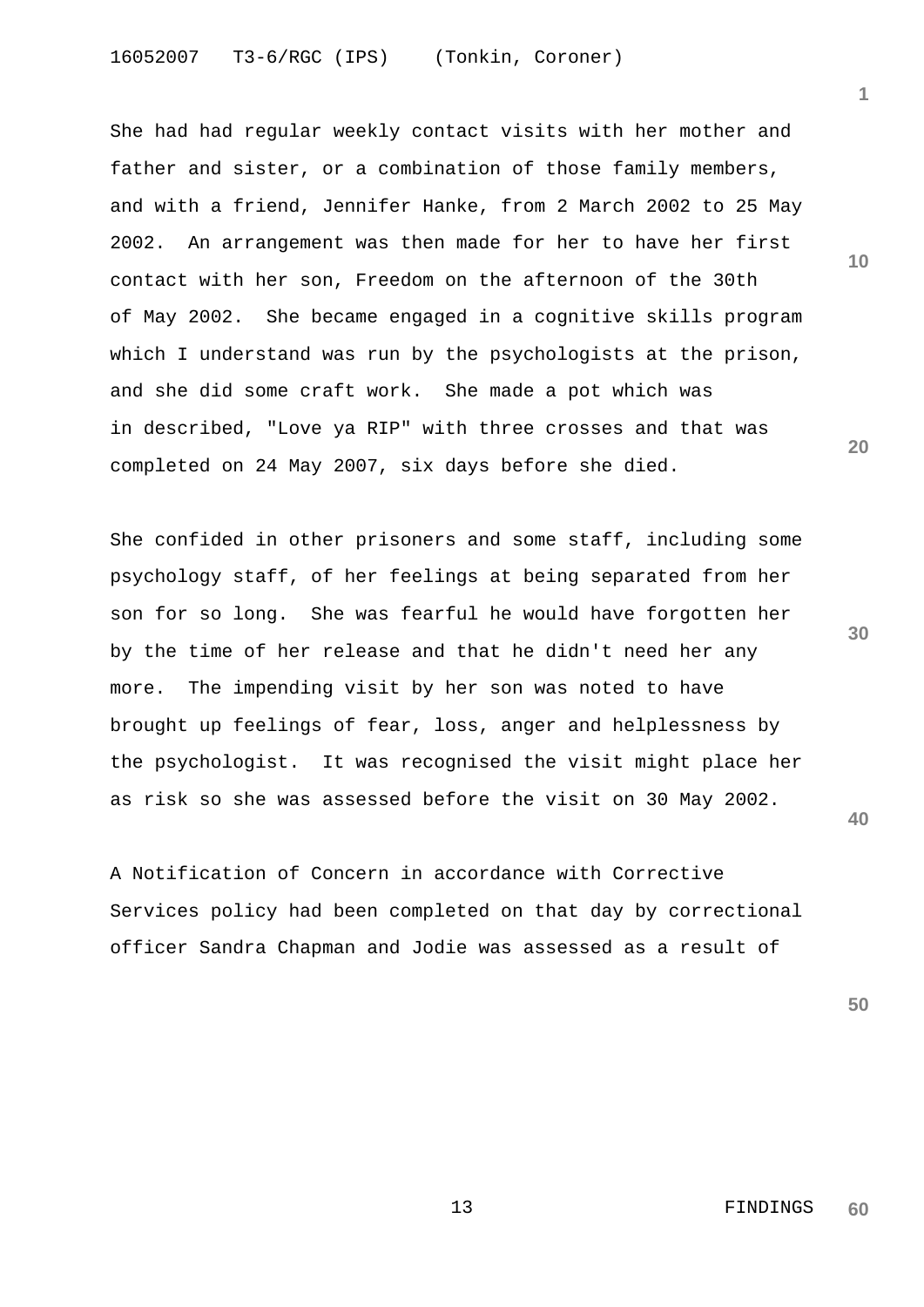that by Justine Doherty, a psychologist, at 3.30 p.m. and the entry records, "Nil risk." Ms Doherty assessed her as being slightly improved compared with earlier assessment. She was showing emotion and she was talking about the future.

She had written a letter to a person named Jennifer dated May 2002 and a copy of this letter is contained within Exhibit 31, evidencing her wish to end her life and telling Jennifer, who appears to have been in a close relationship with her that:

 "It is time you got on with your life and enjoyed yourself and found somebody else. Leave me in the past. Well, if I am still alive and don't hear back from you I will know that you have decided to walk away."

Other aspects of the letter evidence her lack of will to continue her life and her despair. It appears that other personal letters were found in her cell after she died but these were destroyed as they were not thought to be relevant.

After the visit with Freedom, Justine Doherty, the psychologist, had planned to have a further consultation with her, however Jodie avoided any further interview with Justine Doherty.

Around about the 30th of May, Jodie had been in some conflict with her cell mate involving a breach of confidence. Before correctional officer Sandra Chapman, who had put in the Notification of Concern, went off-duty she told other officers

**20**

**1**

**10**

**40**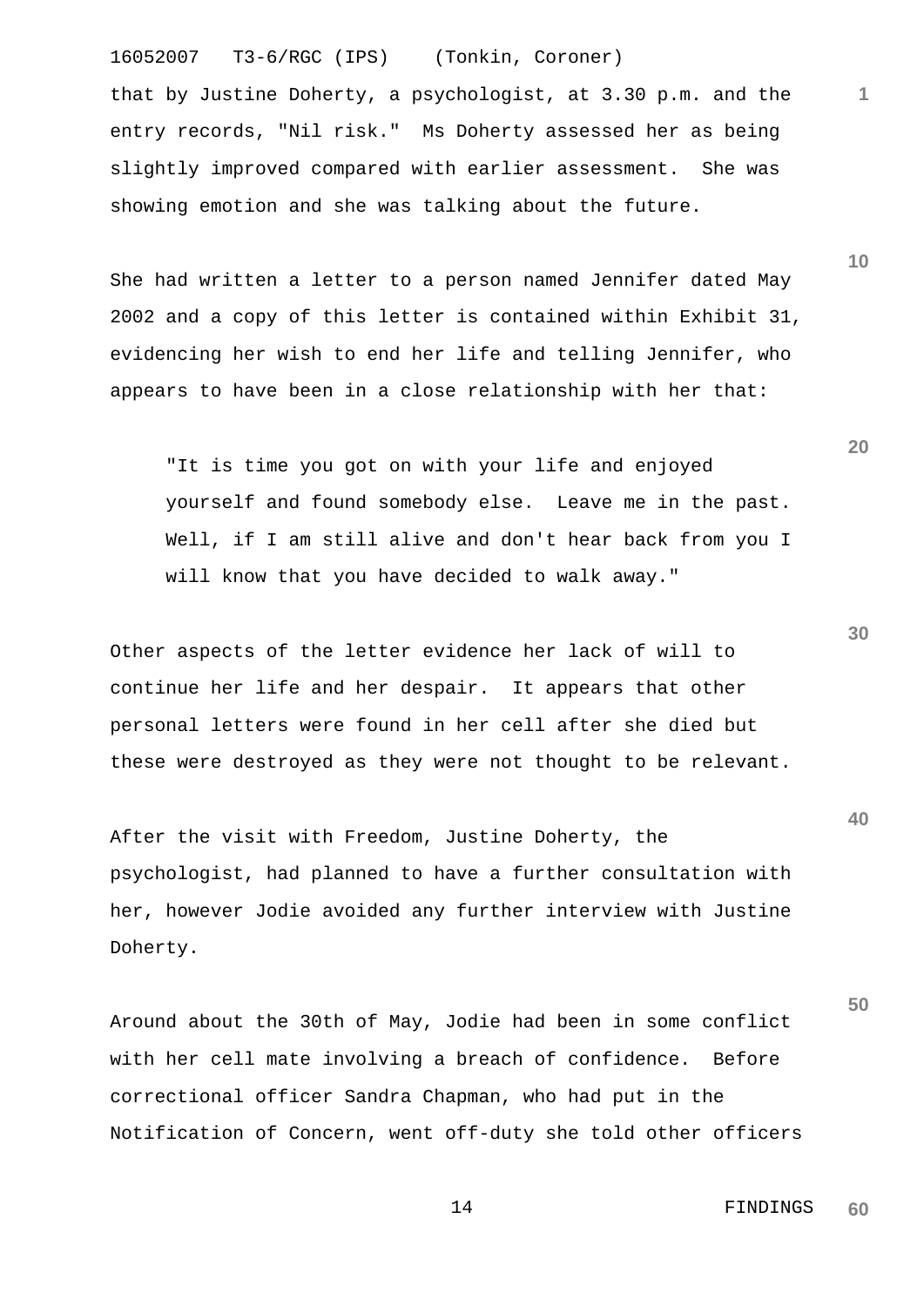she was concerned that Jodie might self-harm after the visit with her son, given her history, and the other officers she spoke to about this included Hopkins, and Alita Mast, the supervisor. She specifically asked Hopkins to keep an eye on Jodie that night. The then prisoner Janine Steel saw Jodie about 5.30 p.m. and was the last person to see her alive through the window of her cell door at 6.10 p.m. on 30 May. Jodie was discovered by another prisoner at 6.35 p.m. hanging by a sheet from bars covering the louvres in the shower cubicle in her cell. A plastic chair had been used by her and kicked aside.

Correctional officer Melissa Hopkins cut her down using her Swiss pocket knife as the cut down knife was not readily accessible. Jodie had no pulse at that time. Hopkins immediately commenced CPR and expired air resuscitation until the nurses Openshaw and O'Reilly arrived with the oxi-viva equipment and took over the airway. Ambulance officers arrived at 18.54 and took over from the nurses while Hopkins continued the CPR. A pulse was restored and she was taken to hospital at 19.16 by ambulance. She was unable to be revived and her life support was switched off in consultation with her family and life pronounced extinct at 10.45 A.M. on 1 June 2002.

In my view, on the basis of the evidence two major issues arise for my consideration. Firstly, whether the resuscitation administered by prison staff was adequate or, put another way, whether the nurses Openshaw and O'Reilly, or

> 15 FINDINGS **60**

**30**

**20**

**40**

**50**

**10**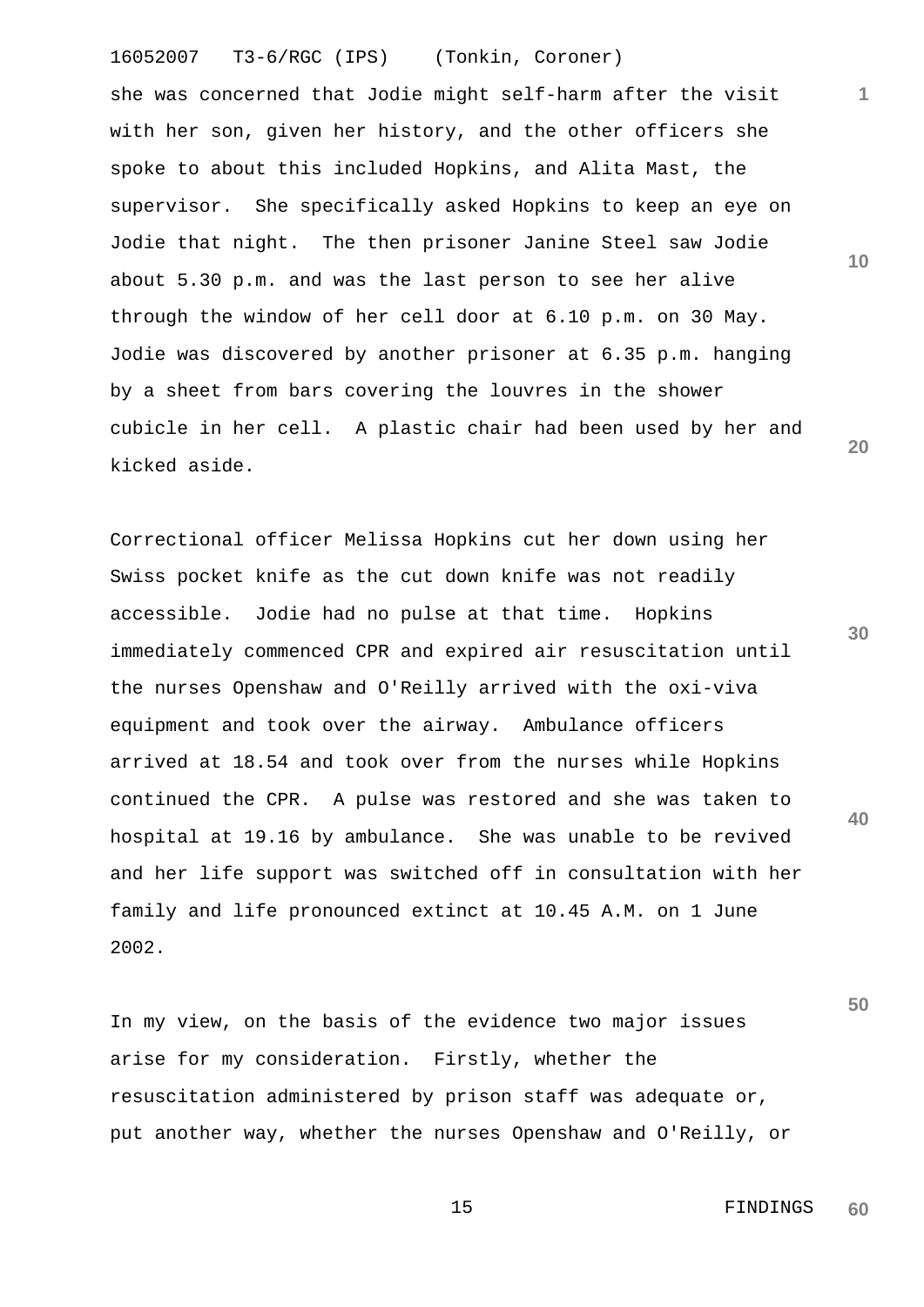indeed Hopkins as well for that matter, caused or contributed to the failure to revive the deceased; and secondly, whether the successful suicide by the prisoner could have been prevented or, put another way, were the psychological and psychiatric services provided to her and procedures adopted for her management adequate.

I turn firstly to the resuscitation. As I have already said, correctional officer Hopkins alleged that nurses Openshaw and O'Reilly were incompetent in their management of the airway of Davis. They were responsible for ensuring that the oxygen tank for the oxi-viva was full. Correctional officer Hopkins said it was empty. The nurses sent for another tank during the resuscitation. I am satisfied that Hopkins was mistaken on this issue and that the allegation was unfounded. There was no evidence that the oxygen tank was empty.

Hopkins also initially alleged the defibrillator did not work. She subsequently acknowledged that if it detected a heart beat it did not shock. This was called an unshockable rhythm and that she was initially mistaken about this. She alleged that the nurses failed to hyperextend Davis' neck to ensure the airway was open before delivering oxygen and that because of this, and a further allegation that the oxygen mask used was upside down, they were not getting any air into the deceased's lungs.

Her insistence on the need for hyperextension of the neck as a precondition for delivery of oxygen was shown to be mistaken.

**30**

**20**

**40**

**50**

**1**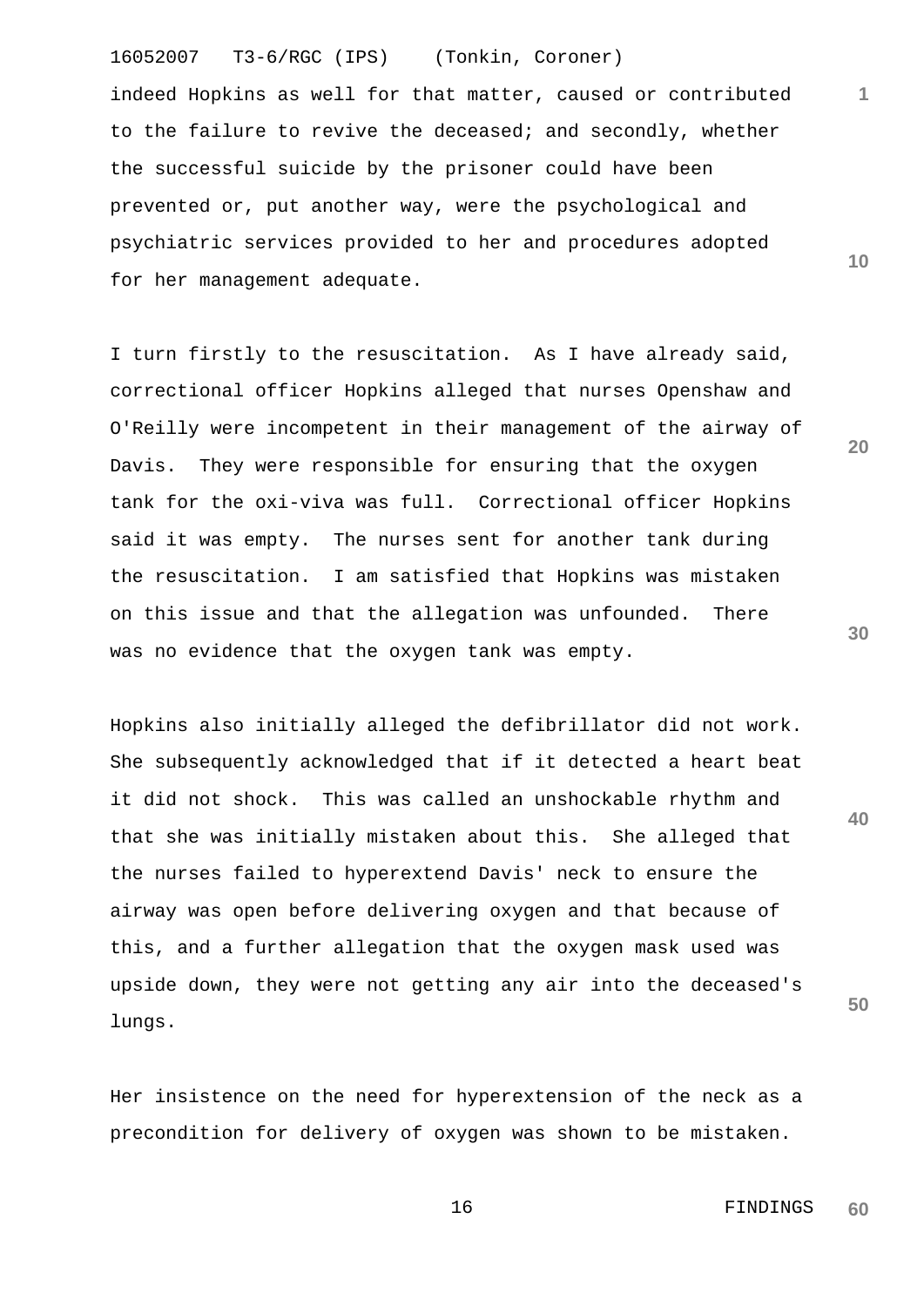16052007 T3-6/RGC (IPS) (Tonkin, Coroner) **1 10** The expert evidence of Dr Lavicombe, supported by Queensland Ambulance staff, being that a jaw thrust and chin lift is sufficient. Indeed, Dr Lavicombe said that care should particularly be taken in hanging cases. I am satisfied that Hopkins' information in relation to this issue was out of date and not a basis to criticise the nurses.

Her allegation that the oxi-viva mask was being used upside down by nurse Openshaw, thus preventing a proper seal, was corroborated by Queensland Ambulance officer Harris who had a clear independent recollection of this. She described being able to hear evidence of the escape of air under the sides of the mask. This was denied by the nurses, each of who had previous experience of use of the oxi-viva equipment but neither of whom had used a defibrillator previously. Nor had they any experience of CPR in an emergency situation. Each had up to date certificates as to the currency of their training. Each flatly refused to accept the possibility that the mask was used upside down.

Given the independent evidence of Harris, taken with that of Hopkins, I accept that nurse Openshaw at least was using the oxygen face mask upside down. She had taken over the airway from O'Reilly when O'Reilly went to collect another oxygen tank in case it was needed. I accept Dr Lavicombe's evidence, however, that as the mask swivels on a flexible hose it may have swiveled around during that change over. The nurses deny they heard Hopkins say repeatedly, "You are not getting any air in.", but accept it is possible with all the noise going

**20**

**30**

**50**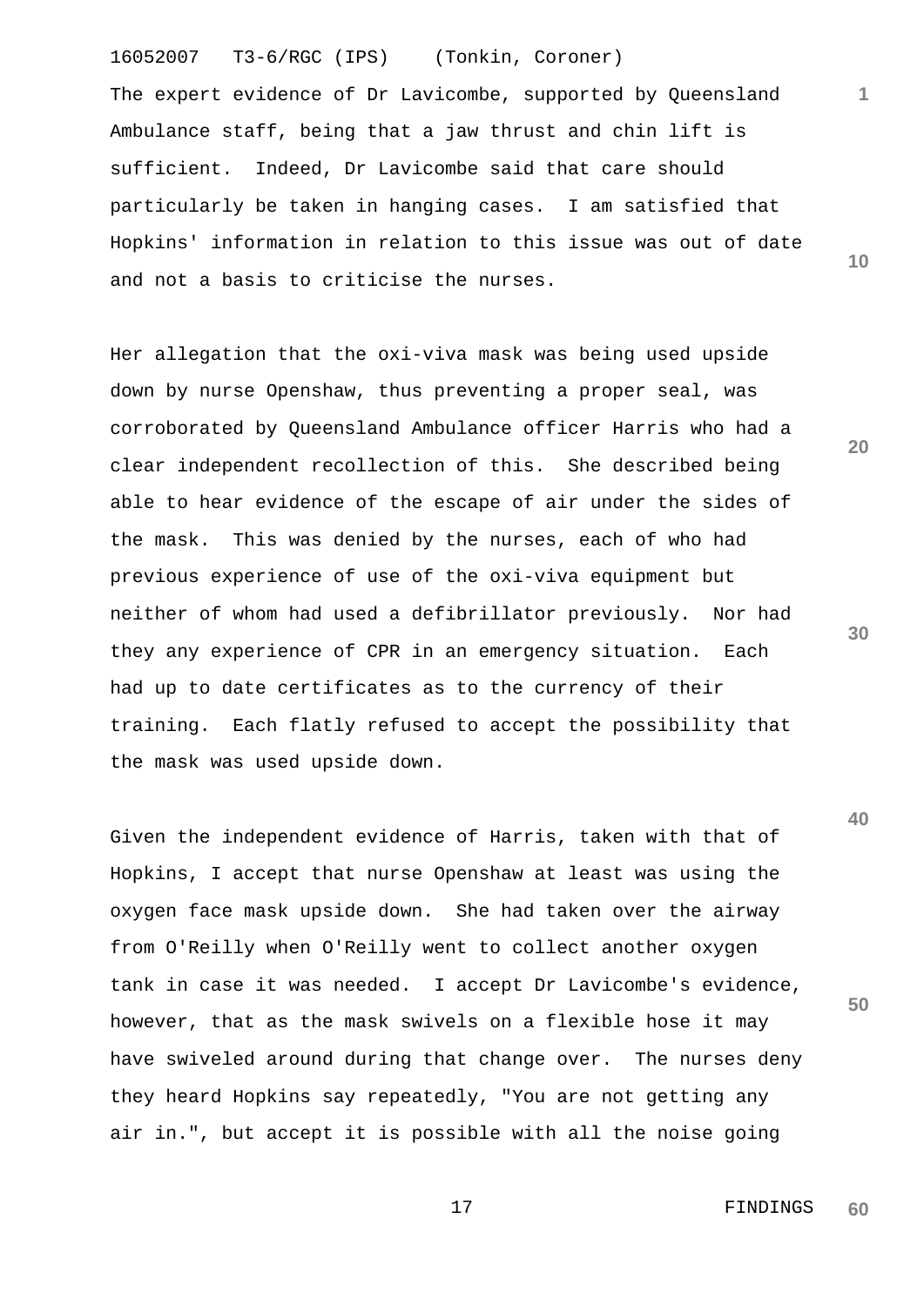on, including very upset prisoners in the background, they may not have heard.

Nurse Openshaw said that she thought that Hopkins was accusing her of putting the Guedels Airway in upside down. It did appear that from the evidence given by nurse Openshaw that she had a poor understanding of how the defibrillator worked.

I thank Mr Rebetzke for commissioning the evidence of Dr Lavicombe which was Exhibit 43. He gave evidence that it is feasible to obtain an adequate seal with the mask upside down. Even if this was not attained, and Harris' evidence was she could hear the escape of air, supports that it may not have been, then his evidence was that the in drawing of air due to the recoil of the chest between CPR compressions, where the air was 100 per cent oxygen, would ensure adequate gas entering the lungs. In response to the criticism that the absence of visible rise and fall of the chest during oxygenation was evidence that no air was getting into the lungs, he said:

 "During CPR due to the extent of the compression almost to residual capacity of the lungs, after release of the pressure the chest expands to normal resting position and a normal tidal volume will be inhaled during that process. This will not cause anywhere near the same movement as a tidal volume put into the chest from the functional residual capacity."

**10**

**1**

**30**

**20**

**40**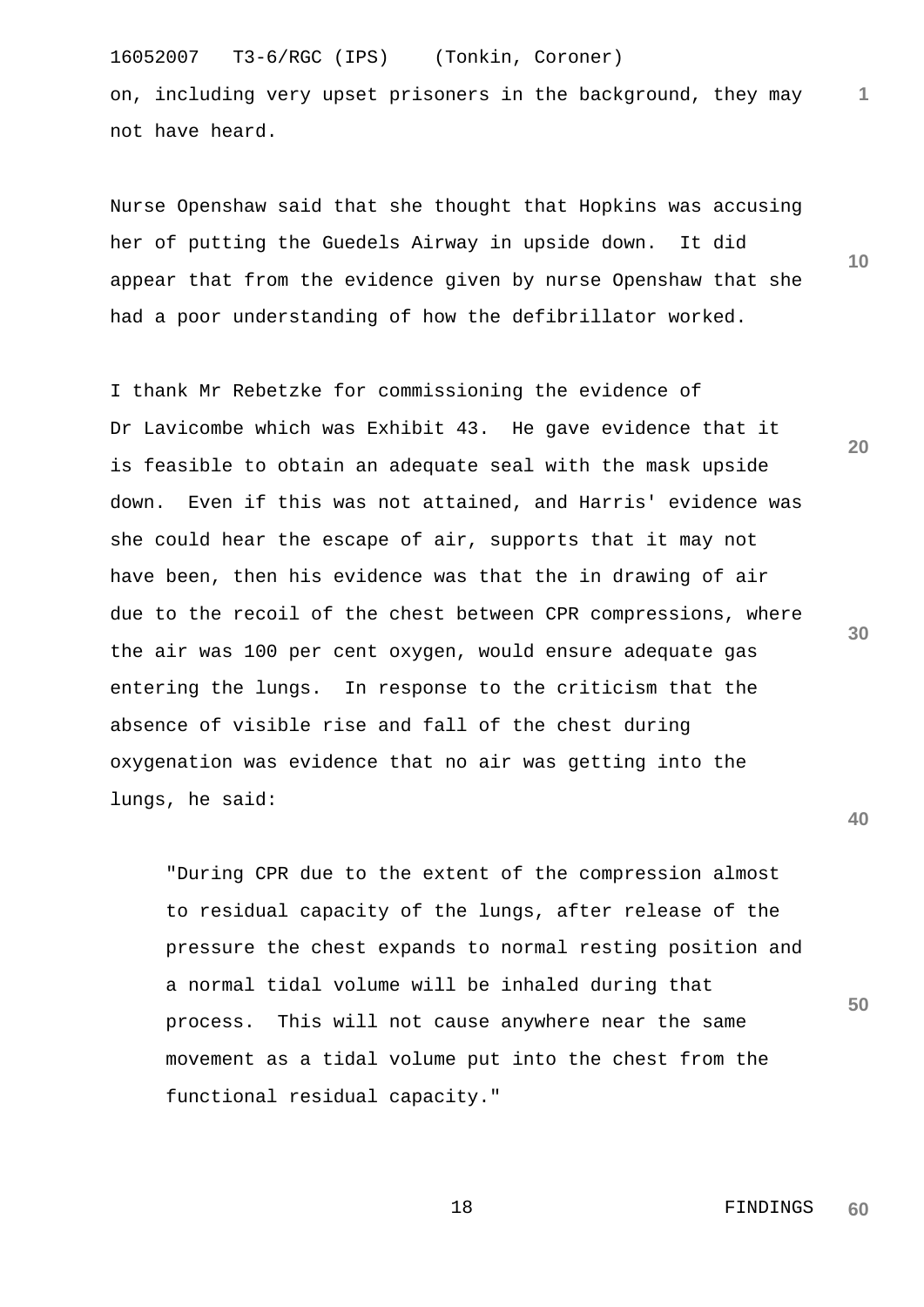16052007 T3-6/RGC (IPS) (Tonkin, Coroner) Having regard to the evidence of Professor Williams as to the hypoxic brain damage sustained and the read out from the automatic external defibrillator, supporting a severely hypoxic heart, Dr Lavicombe expressed the expert view that Jodie had been hypoxaemic for quite a significant number of minutes before the resuscitation started. He concluded there was evidence that the cardiopulmonary resuscitation was quite effective from the ease with which the drugs administered by the Queensland Ambulance officers managed to restart Jodie's

A review by Dr Lavicombe of all the relevant evidence permits the conclusion without reservation that the damage done prior to commencement of resuscitation was irreversible and would lead, as it did, to Jodie's inevitable death.

Professor Williams' evidence was that restriction of the flow of blood to the brain for eight minutes was sufficient to cause hypoxic brain damage. The evidence was she had probably suffered a reflex cardiac arrest early on in the hanging.

I find that no person was at fault.

heart.

**50** I turn now to the sufficiency of the services provided and the procedures in place to manage the case of a prisoner with known suicidal intention. I have already detailed Jodie's history prior to and following the 24th of February 2002 when she was sentenced. Clearly she was a suicide risk with a poor prognosis. Exhibit 18 contains the resumes of the two very

> 19 FINDINGS **60**

**30**

**40**

**20**

**10**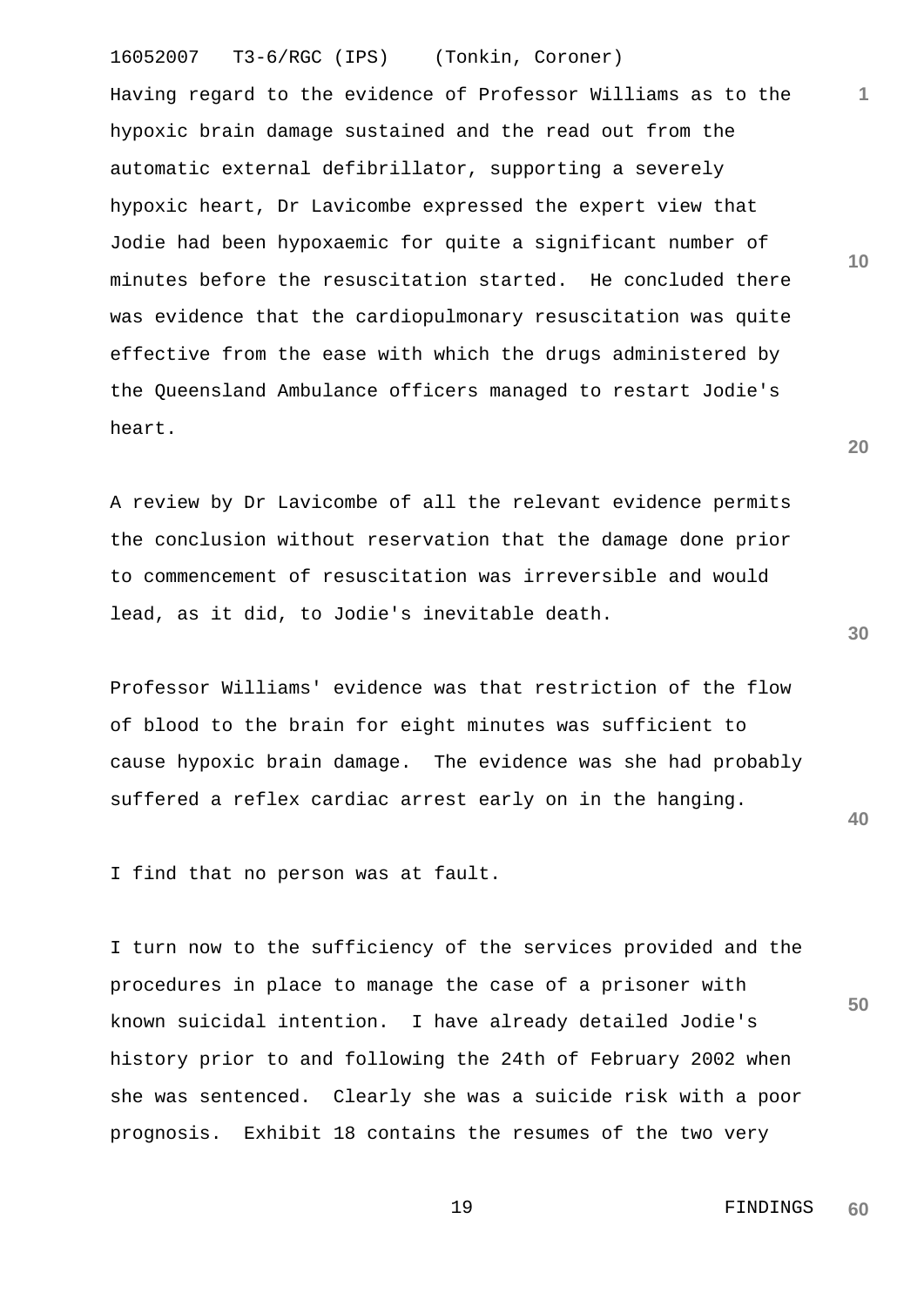junior psychologists who had graduated in 2001 with the degrees of Bachelor of Psychology at JCU, Tegan Milton and Justine Doherty, as well as offender management procedures for the Department of Corrective Services in relation to the subjects of suicide prevention, initial receptions to custody and crisis support units with the implementation date of 1 July 2001.

Additionally, contained in Exhibit 18 is an action plan headed Review of At Risk Management for Townsville Correctional Centre forwarded from the Acting General Manager, Martin Grandalous to the managers and senior psychologist on 12 June 2002, a date I accept was coincidentally very soon after Jodie died. I accept that the procedures were under regular review. It is clear from these documents, particularly the action plan review of at risk management, that formal suicide prevention training was recognised as necessary for all psychologists.

Mr David Starkey was a senior psychologist at the time and he and James Haynes, at the time a psychologist at the Brisbane Womens Prison and co-author of the Workplace Investigations Australia section 219 report, gave evidence about the psychological services at the Townsville Correctional Centre in 2002.

There was no formal suicide prevention training. It was assumed by Dr Stones, the psychiatrist contracted by Queensland Health to the prison that the suicide risk assessment is a significant aspect of psychological training. **50**

**1**

**10**

**20**

**30**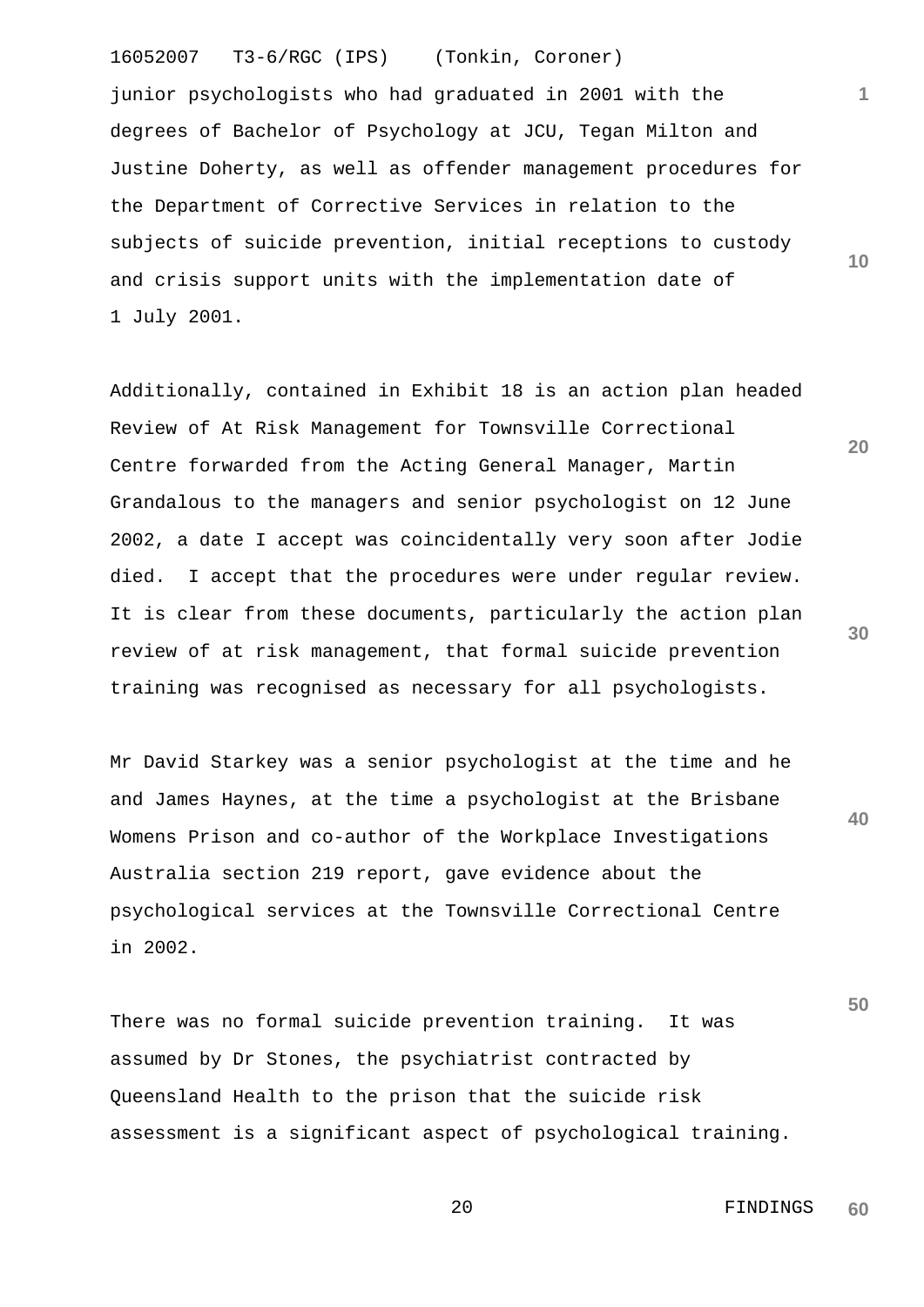As at 30 May 2002, the date of Jodie's death, Justine Doherty had four months' experience as a psychologist and Tegan Milton had three months. Neither had any suicide prevention or assessment training. Starkey described Jodie to Haynes and Garland, when they were preparing their section 219 report, as "a very disturbed person" and said she should have been in a psychiatric ward given her long history of attempts to kill and harm herself.

His evidence was that the primary role of a psychologist in prisons is suicide prevention. James Haynes expressed the same view. Whilst Starkey had concurred with Doherty's assessment before the visit with Freedom on 30 May, that Jodie was not at risk of self-harm, he did make the distinction between being highly suicidal which Jodie had been for many years, and critically suicidal. It should be noted that Jodie was known to be noncompliant with medication.

**40 50** The evidence was she was difficult to establish rapport with, both for correctional officers and for the staff providing psychological and psychiatric services. With staff she took a dislike to she either treated them with disdain and refused to engage or she reported feelings and symptoms completely at odds with those reported to staff she preferred. She persisted in wearing a cap and sunglasses and would turn her back. She clearly had contempt for Dr Stones. She would daily speak of ending her life and made it clear that no-one could stop her when she decided do so.

> 21 FINDINGS **60**

**1**

**10**

**20**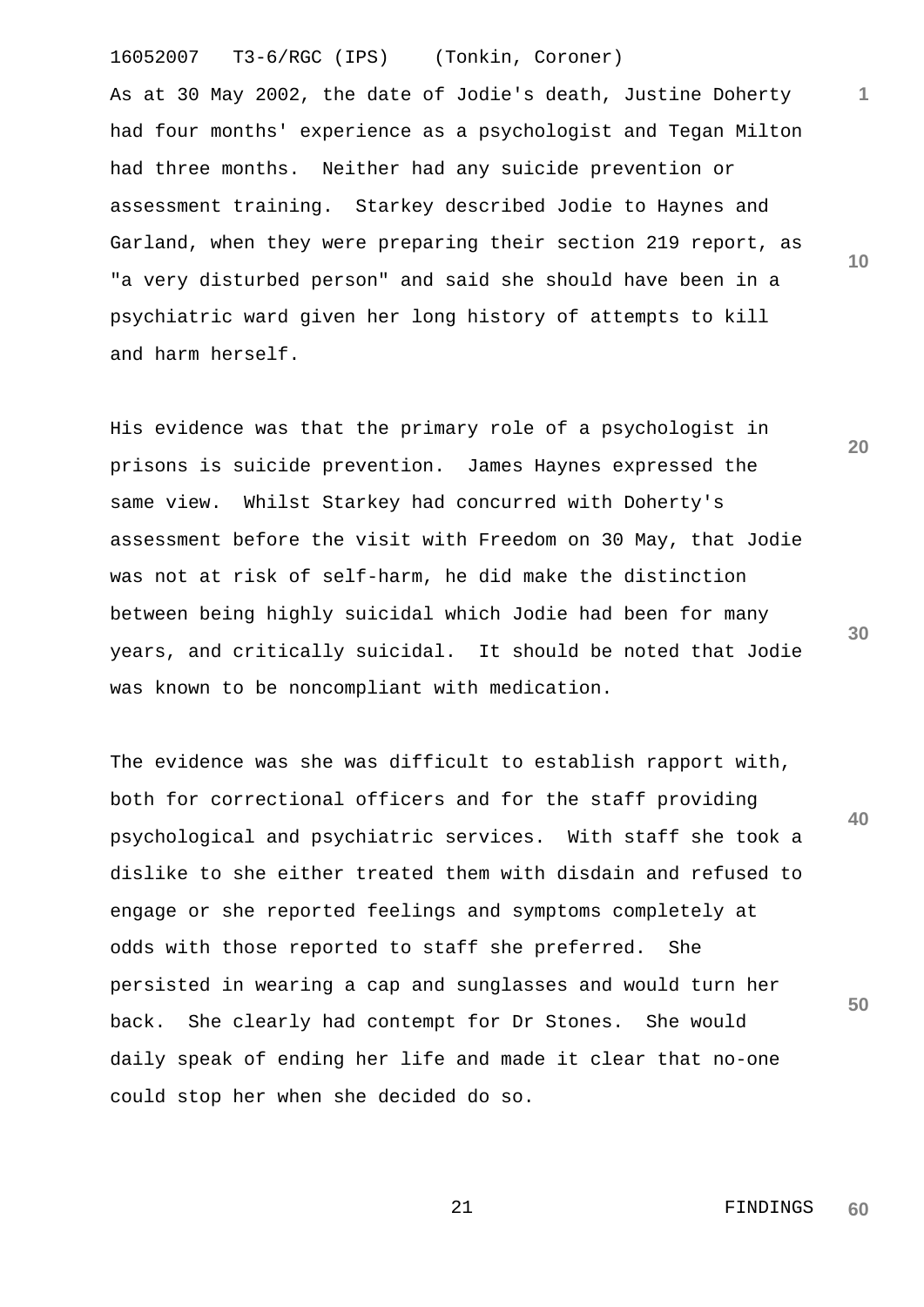16052007 T3-6/RGC (IPS) (Tonkin, Coroner) **1 10 20** The only available option for suicide prevention was confinement in the Crisis Support Unit. This was not for treatment but to enable constant observation and monitoring. Admission was on the recommendation of a psychologist and release to the general prison population was on the recommendation of a psychiatrist. Upon release to the general prison population the patient would remain on observations, however standard operating procedures was two hourly and the psychologist had no power to increase the rate of observations.

Starkey expressed the view that for Jodie it would have been preferable to have observations more often, this is borne out by the fact of her death. The policy was to keep the prisoner in the least restrictive environment where they can be supported which is a laudable policy. Jodie hated the CSU so much that she negotiated with the psychologists to go to the detention unit instead on occasions. Starkey conceded to keep Jodie alive we would have completely trampled on her human rights. That is, she would have had to be kept permanently confined under 24 hour surveillance in the Crisis Support Unit.

He did, however, express frustration at the lack of access by psychologists at the prison to medical records and frustration at the fact despite his concerns for Jodie's safety in the general population, and at the same time the preferability of keeping her in the general population, he could do nothing about the fact she was in a cell with sheets, a hanging point

 22 FINDINGS **60**

**30**

**40**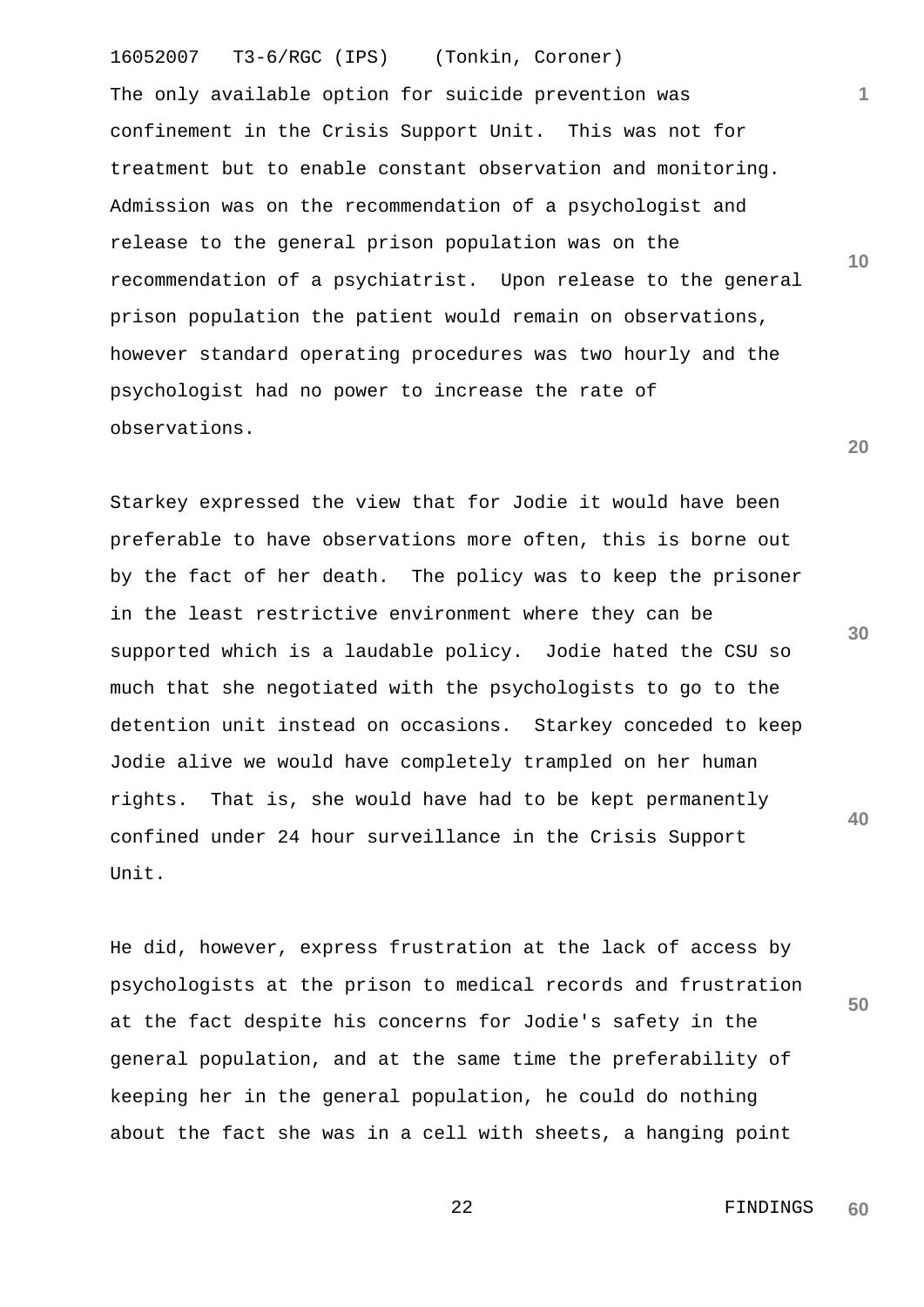16052007 T3-6/RGC (IPS) (Tonkin, Coroner) and a chair.

**20** Mr James Haynes, the co-author of the workplace solutions report, is now a consulting forensic and clinical neuropsychologist in private practice and an adjunct assistant professor at Bond University. His evidence about the state of psychological services in the prison system was damning. Nursing staff appeared to have restricted access, like psychologists, to medical files of inmates. He considered it imperative that access be given. Suicide prevention training of psychologists was a very ad hoc matter and they were required to learn on the run. A number of staff were very junior. Staff were overworked and under resourced.

**30 40** He spoke of the difficulty of recruiting and retaining staff, that is psychological staff, not only in regional areas such as Townsville but also in Metropolitan areas. He delivered training at Townsville in July 2002 but was unaware of any training done since then. His own policy when in the Department of Corrective Services located in Brisbane was to require suicide prevention training to be undertaken within the first 16 hours of a new psychologist coming on line in his team.

He did, however, concede the only way to guarantee prevention of a prisoner taking their own life would be by complete physical restraint, including with handcuffs. A prisoner could, he said, end their life lying in their own beds. On the issue of personal sedation and forced medication he did,

 23 FINDINGS **60**

**50**

**1**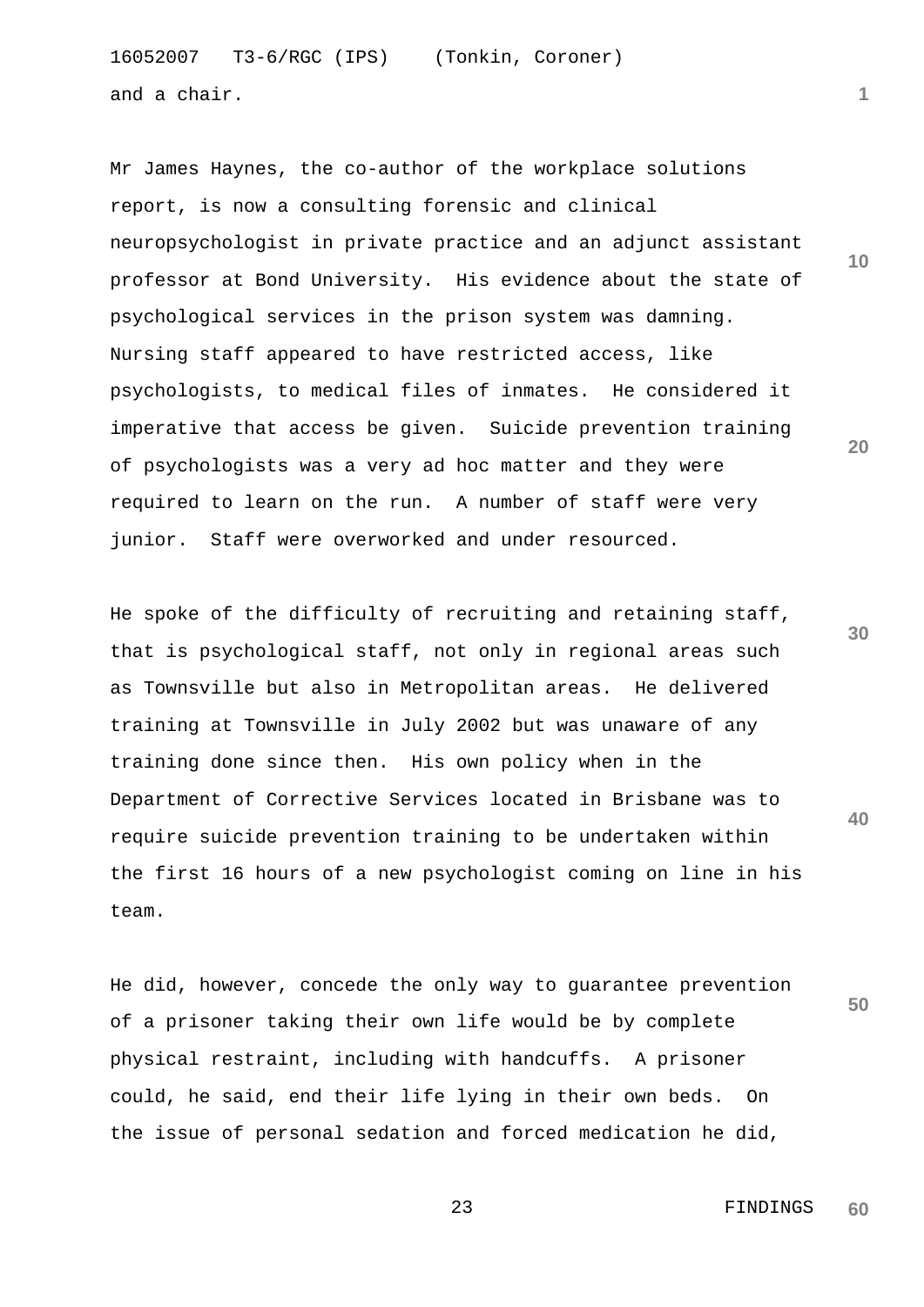however, also give evidence from his own experience as the manager of the Crisis Support Unit at the Moreton Correctional Centre where he held that position, I understand, for some four years. The use of sedation to manage angry and aggressive prisoners was not a satisfactory solution but that it had its place, however with good professional intervention such difficult prisoners could be encouraged to be compliant with medication regimes.

He confirmed that policies and procedures are constantly upgraded when the Department of Corrective Services. His view was that those policies and procedures need to be in a state of almost constant review and of seeking input from the field on an ongoing basis to keep pace with change.

He confirmed what I have already noted which is that assessment of suicide and self-harm risk is the absolute most important task that any psychologist or counsellor will undertake during their role with the Department of Corrective Services or, as it is known now, Queensland Corrective Services.

In relation to the issue of retention of psychologists he identified the importance of the recognition of the professional role of psychologists. This would involve, he said, salary structure and improving salaries, providing ongoing professional development, including funding of attendance at work shops and conferences, and providing paid professional supervision inside working hours.

> 24 FINDINGS **60**

**1**

**10**

**20**

**30**

**40**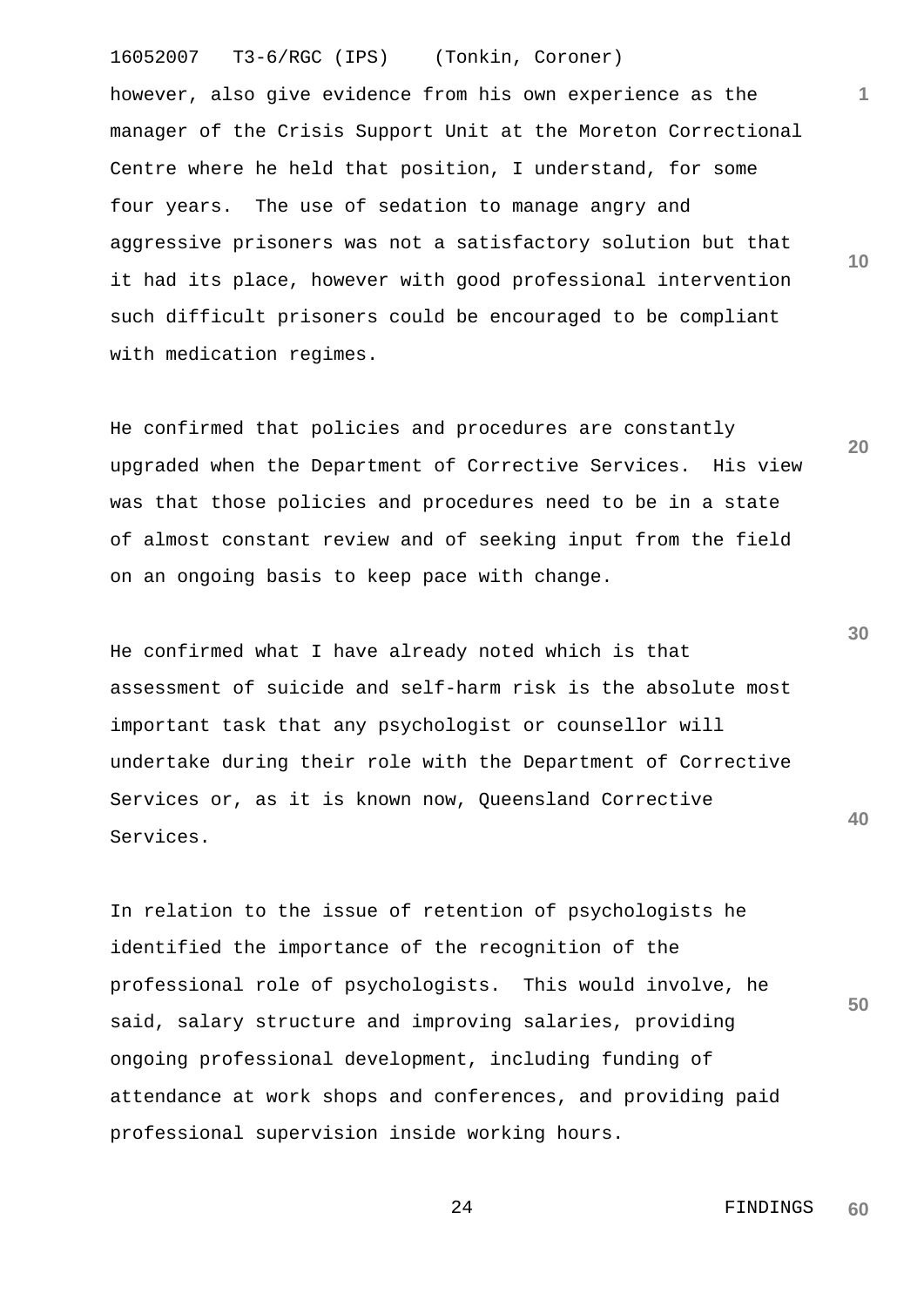He commented that recognition of the profession and conditions for psychologists have worsened compared with the situation some 10 years ago. It is noteworthy that Dr Charles Stones, who was the Queensland Health contracted psychiatrist visiting the Townsville Correctional Centre twice a week at the time Jodie was there, assumed that suicide risk assessment training and prevention training was a part of the training of psychologists as a matter of course. He was unaware of the level of inexperience of some of the psychologists and their lack of any suicide risk assessment training.

He had not accessed previous medical records of Davis, even though it is apparent they were obtained by the Department of Corrective Services from the Townsville Hospital on 26 February 2002 and that they would have disclosed her long history of risk. It does seem, however, he was able to extract from her some history of her previous attempts.

His diagnosis, in light of the attempt on her life in the watch-house, was of adjustment disorder with depressed mood, consequent upon her imprisonment which he expected to settle and considered, given a calmer presentation on 15 May, that she had settled in. However, she remained aloof and largely uncooperative, he noted at that stage.

In hindsight, his evidence was that his view was she had already decided on the 15th or by the 15th of May to end her life and in light of this he said that he would have liked to **10**

**1**

**20**

**30**

**40**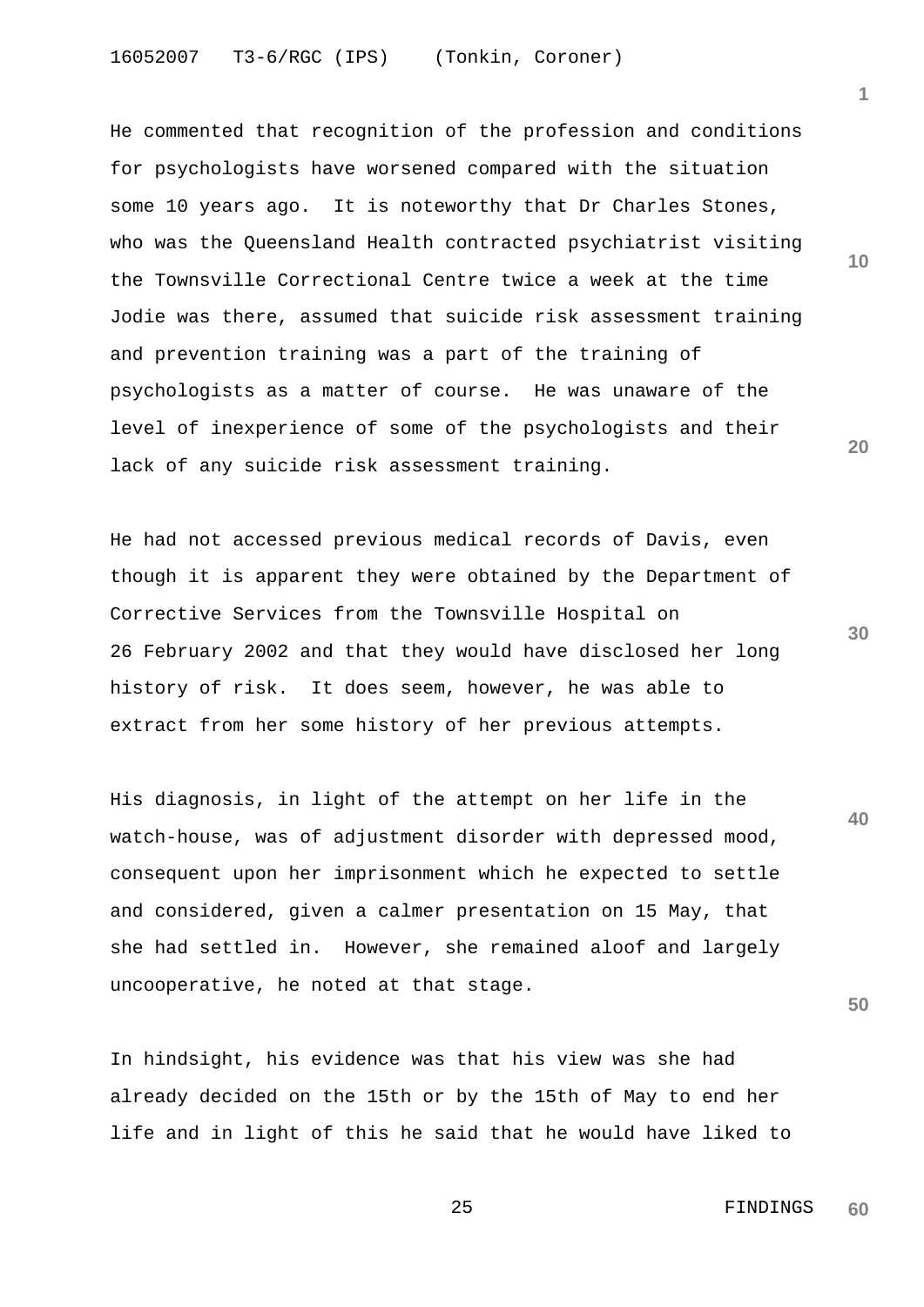16052007 T3-6/RGC (IPS) (Tonkin, Coroner) ensure more strongly that she took the appropriate medication when he was asked what he would have done differently, in hindsight. He accepted that all of the evidence pointed to her being very much at risk of taking her own life. His evidence was that he was unaware that in her cell she had a chair and that an obvious hanging point presented itself in the form of bars across the louvres.

Dr Stone's evidence was, not surprisingly, that continual confinement in the CSU was not the answer and his evidence was that establishing of rapport, possibly via more frequent and more sympathetic counselling, might have enabled that to develop to allow professional staff an insight into what Jodie was thinking.

Whilst the services offered to Jodie left considerable room for improvement in the form of proper training and resourcing of the psychological staff, including the engagement of more experienced staff to try to establish a better rapport, there is no guarantee such improvements would have prevented Jodie from taking her own life. She had a long history of self harm and a poor prognosis dating from 1993. She was a particularly challenging patient and it's quite possible only 24 hour surveillance in the Crisis Support Unit would have prevented her death. That was not a realistic option as it would have, as David Starkey put it, completely trampled her human rights.

I am provided with evidence that in May 2006 the only deaths in Queensland prisons were two by natural causes, that is no **30**

**40**

**50**

**1**

**10**

**20**

 26 FINDINGS **60**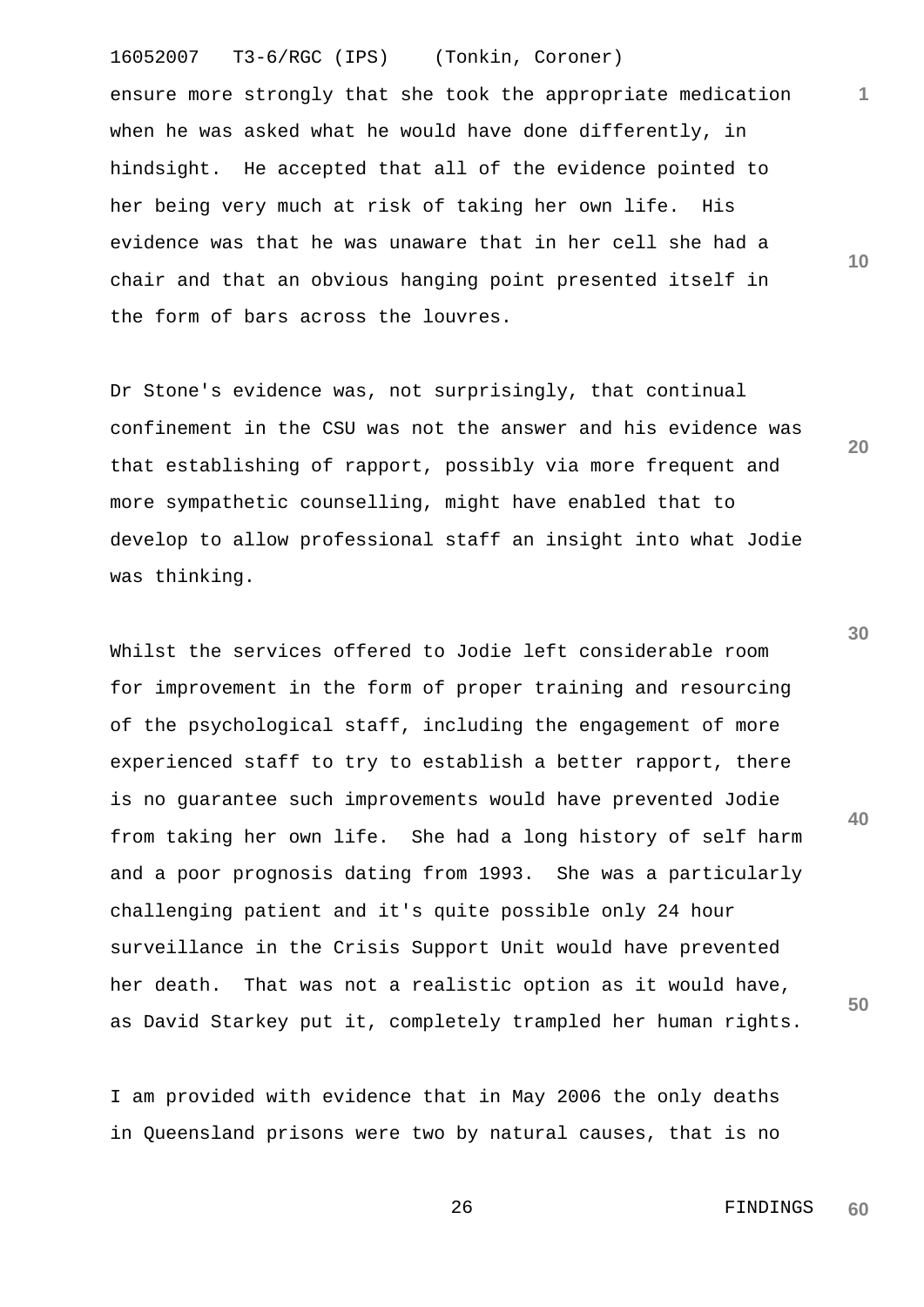16052007 T3-6/RGC (IPS) (Tonkin, Coroner) suicides or other unnatural deaths. However, as at 27 July 2006 there was still no formal psychologists retention strategy in the Department of Corrective Services.

I turn now to my formal findings which are as follows: firstly, that the deceased person was Jodie Maree Davis. Secondly, that she died on the 1st day of June 2002 at 10.45 a.m. at the Townsville general hospital. Thirdly, that the cause of death established by post-mortem examination was 1A, hypoxic brain damage due to; 1B cardiac arrest due to; 1C hanging. I am satisfied that she caused her own death intentionally by hanging in the Townsville Correctional Centre and that no other person was involved in causing her death.

**30 40** This Court has jurisdiction in appropriate cases to commit for trial any persons which the evidence shows may be charged with the offences mention in the section 24 of the Act. On the evidence that has been placed before this Court, I am satisfied, and so further find and determine, that the evidence is not sufficient to put any person or persons upon any trial. Therefore no person will be committed for trial.

Pursuant to section 43 of the Act I make the following recommendations by way of rider to the formal findings:

That all medical files, including previous hospital files, be made accessible to the prison psychology staff and copies be able to be kept with the files maintained by the prison psychologists for ease of ongoing reference.

> 27 FINDINGS **60**

**50**

**1**

**10**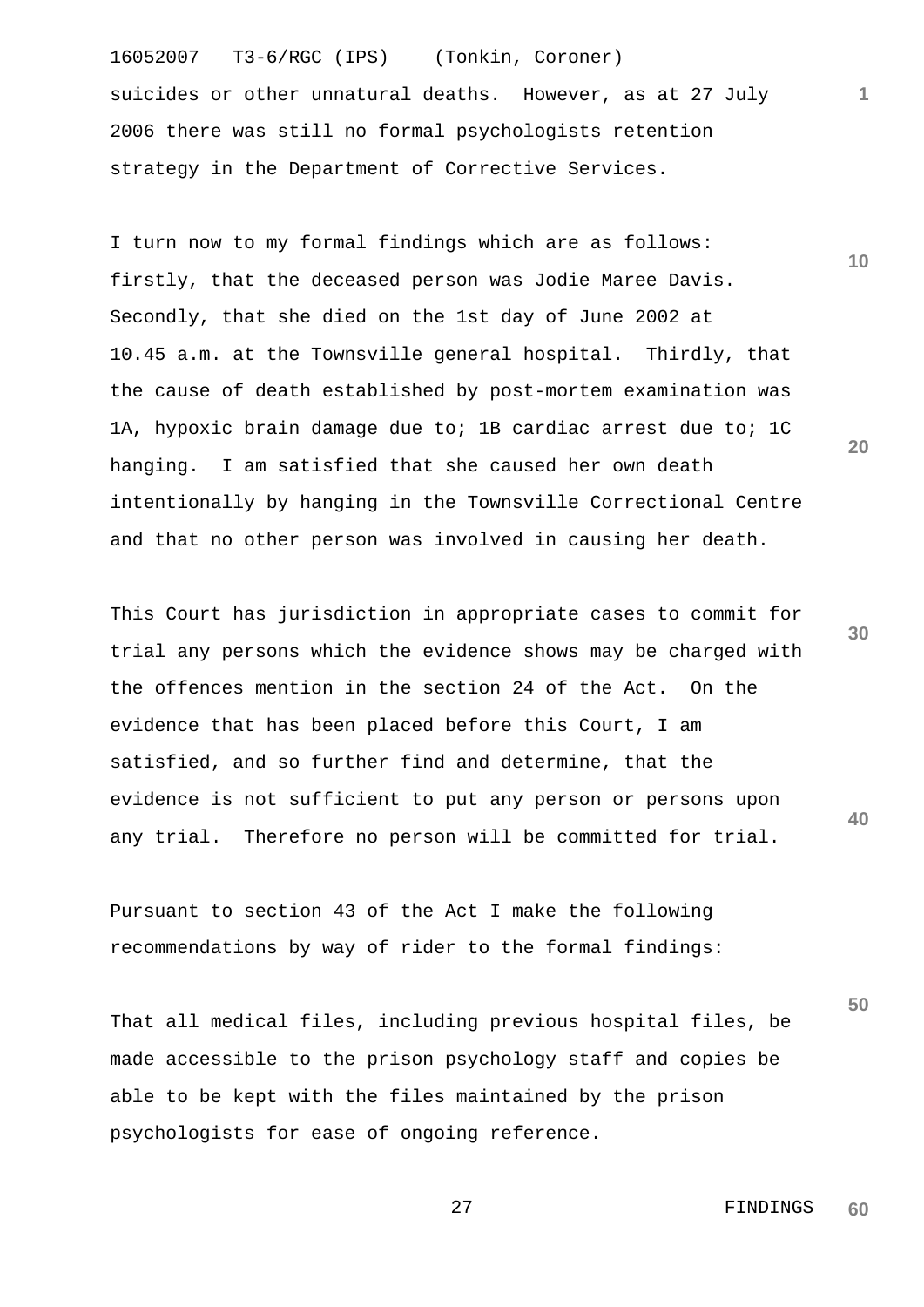That sentencing remarks and copies of any reports tendered on sentence be made available to prison psychological staff to be kept on their files.

That the senior psychologist be consulted in relation to review of operational procedures at the prison especially in relation to reception/admission, CSU, suicide prevention and like matters.

With standard operating procedures, incorporate provision for observation of a prisoner in a general population to be increased to more often than two hours on the recommendation of a psychologist and that staff levels be adapted to enable this.

That within 24 hours of employment, psychologists without recent suicide prevention training receive suicide prevention training that be repeated at regular intervals.

**50** That incentives at least on a par with those offered to such professionals in the public sector, be devised to attract and retain experienced psychological professionals at the prison and steps be taken to increase job satisfaction for such professionals, including adoption of salary structure recommended by the Australian Psychological Society or equivalent professional body; salaries and conditions of psychologists employed by Queensland Corrective Services be at least the same level as those paid to other psychologists in

 28 FINDINGS **60**

**30**

**40**

**10**

**1**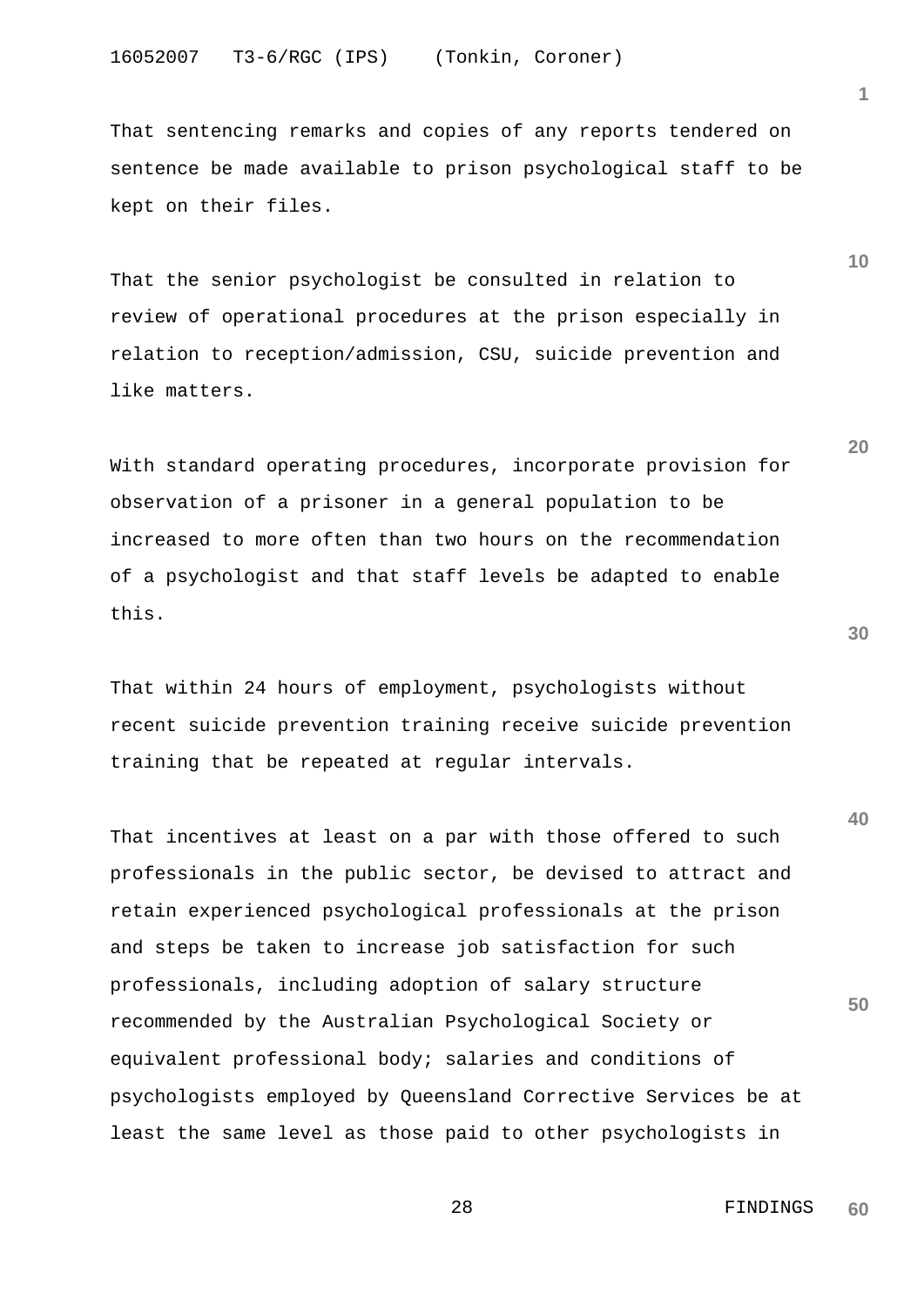16052007 T3-6/RGC (IPS) (Tonkin, Coroner) the public sector in Queensland.

Professional supervision be routinely funded and undertaken during paid working hours. Attendance at work shops and conferences be funded on a regular basis.

Further, that the essential professional role of psychologists in suicide prevention be formally recognised by prison management and communicated to correctional officers and medical and health staff.

That a protocol be developed with Queensland Ambulance so that where Queensland Ambulance has attended or Queensland Ambulance officers have attended an emergency at the prison, the officers attending be invited to give feedback about issues that might have come to their attention to assist in improving the emergency response of prison staff. If relevant issues are identified by Queensland Ambulance staff, in an internal Queensland Ambulance debriefing, they be fed back to the relevant administration, for example, the General Manager of Townsville Correctional Centre.

That in the case of prisoners assessed as being at risk of self-harm contact by counselling professionals be made with next of kin and regular visitors to gain insight into issues of concern and assist with management and development of rapport with the prisoner.

That nursing staff at correctional centres be provided with

**20**

**10**

**30**

**40**

**50**